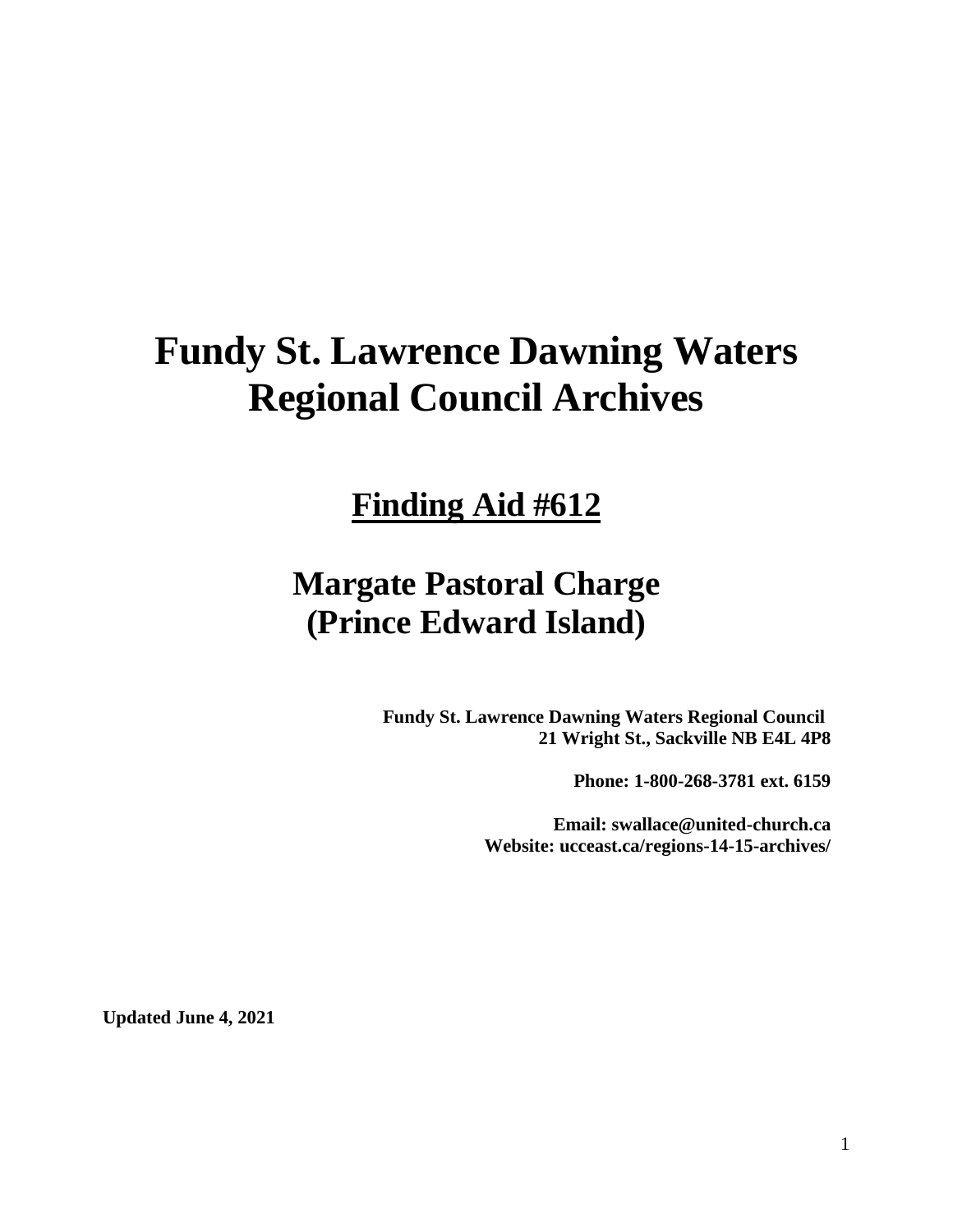## **Table of Contents**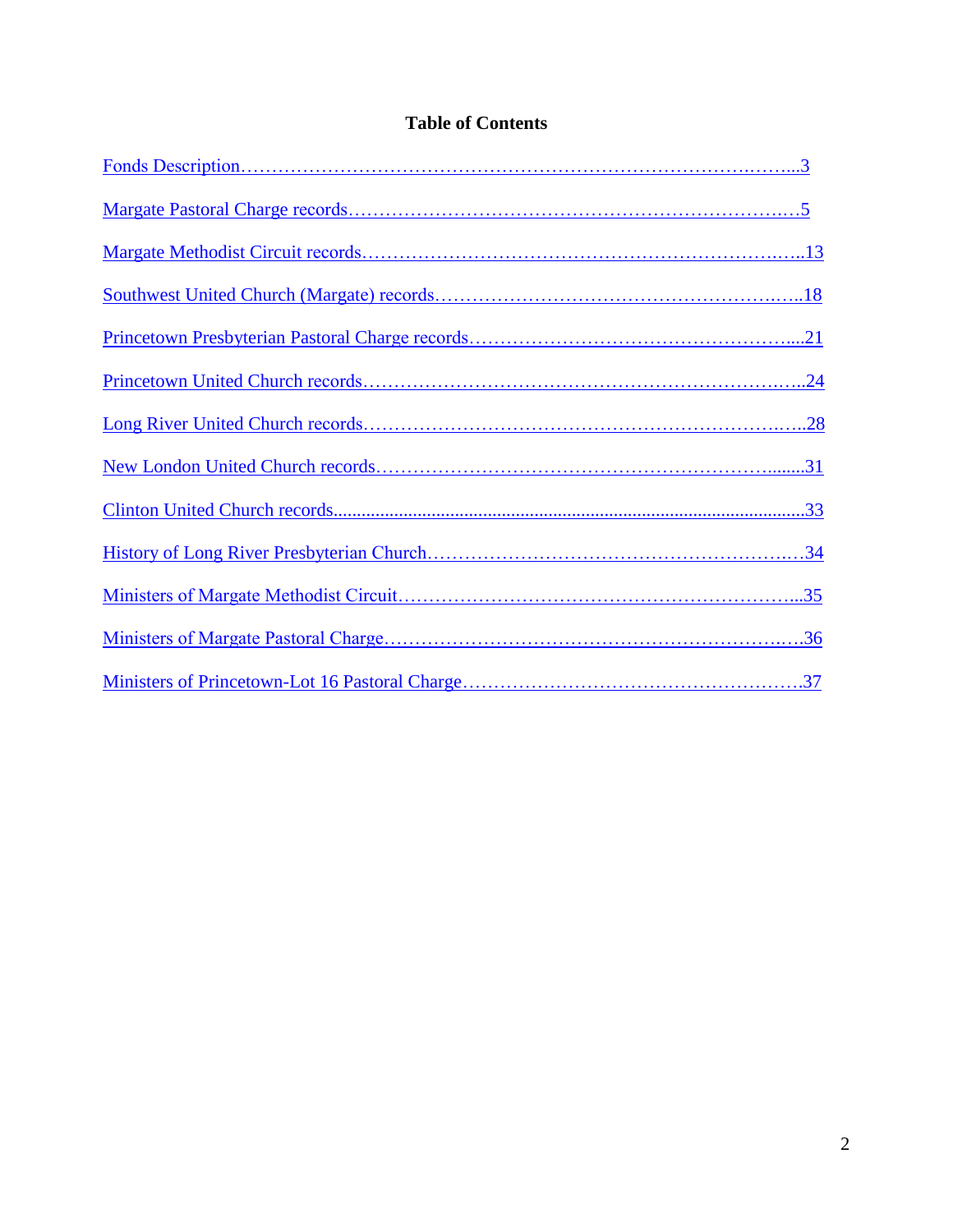<span id="page-2-0"></span>**Reference Number:** PC/612 **Title:** Margate Pastoral Charge fonds **Dates:** 1807-2017 **Extent:** 2.16 metres of textual records and 1 microfilm

**Administrative History:** A pastoral charge consists of one or more communities of faith under the spiritual leadership of a minister. The pastoral charge title usually reflects the breadth of the geographic area encompassing the charge.

Margate Pastoral Charge is located on Prince Edward Island. Communities of faith are at Margate (Southwest River) and Malpeque (Princetown).

In 1925, the Congregational, Methodist and most Presbyterian Churches were united into one denomination -- The United Church of Canada. At this time, Margate Pastoral Charge included churches at Clifton, Long River, and Margate. Princetown was its own pastoral charge.

New London was added to the Margate Pastoral Charge in 1943 while Clifton was dropped from the pastoral charge in 1944.

In 1959, Richmond Bay East joined with Princetown to become the Princetown-Lot 16 Pastoral Charge. Lot 16 United Church amalgamated with the Bedeque North Pastoral Charge in 1968 and Princetown became part of Margate Pastoral Charge.

In 2012, the congregations of Margate, Long River, and New London amalgamated to form Southwest United Church in Margate.

Effective January 1, 2019, The United Church of Canada underwent some structural changes including the elimination of all Presbyteries. At this time, Margate Pastoral Charge became part of the Fundy St. Lawrence Dawning Waters Regional Council.

**Custodial Information:** Information about the custody of these records prior to acquisition is incomplete.

**Scope and Content:** Fonds consists of baptism/marriage/burial records; minutes; reports; financial accounts; membership lists; correspondence; pictorial membership directories; orders of service; photographs; a scrapbook; biographical information about church members; published and unpublished histories; and newspaper clippings from Margate Pastoral Charge and its Methodist and Presbyterian antecedents. Sous-fonds is composed of the following series:

Margate Pastoral Charge records Margate Methodist Circuit records Southwest United Church (Margate) records Princetown Presbyterian Pastoral Charge records Princetown United Church records Long River United Church records New London United Church records Clinton United Church records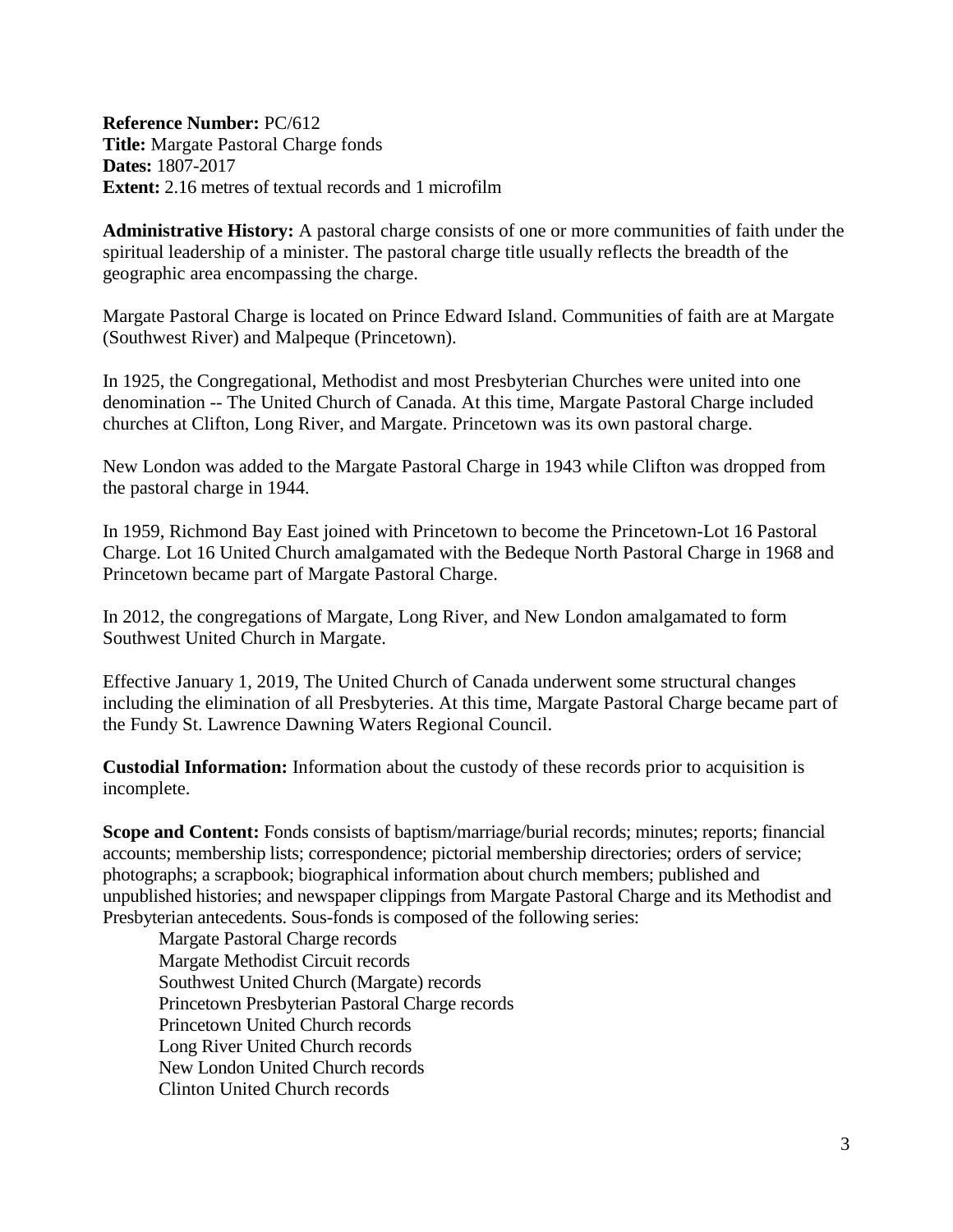#### **Notes:**

**Source of Supplied Title Proper:** Title based on contents on fonds.

**Immediate Source of Acquisition:** Records were received from Margate Pastoral Charge in 1988; September 1996; 2000 (2M-074); 2010 (accession 10-033); 2015 (accessions 15-042 and 15-079), 2018 (accession 18-100); 2019 (accessions 19-068 and 19-125); and 2021 (accession 21-067). Photographs were received in September 1990 and 2005 (accession 05-031).

**Accruals:** Further accruals are expected.

**Related Records:** See John Murray for notes about New London in his autobiography.

Associated Material: The Provincial Archives of Prince Edward Island has microfilms of some Princetown Presbyterian Church records.

<span id="page-3-0"></span>**Microform Physical Description Note:** Microfilm is 35 mm.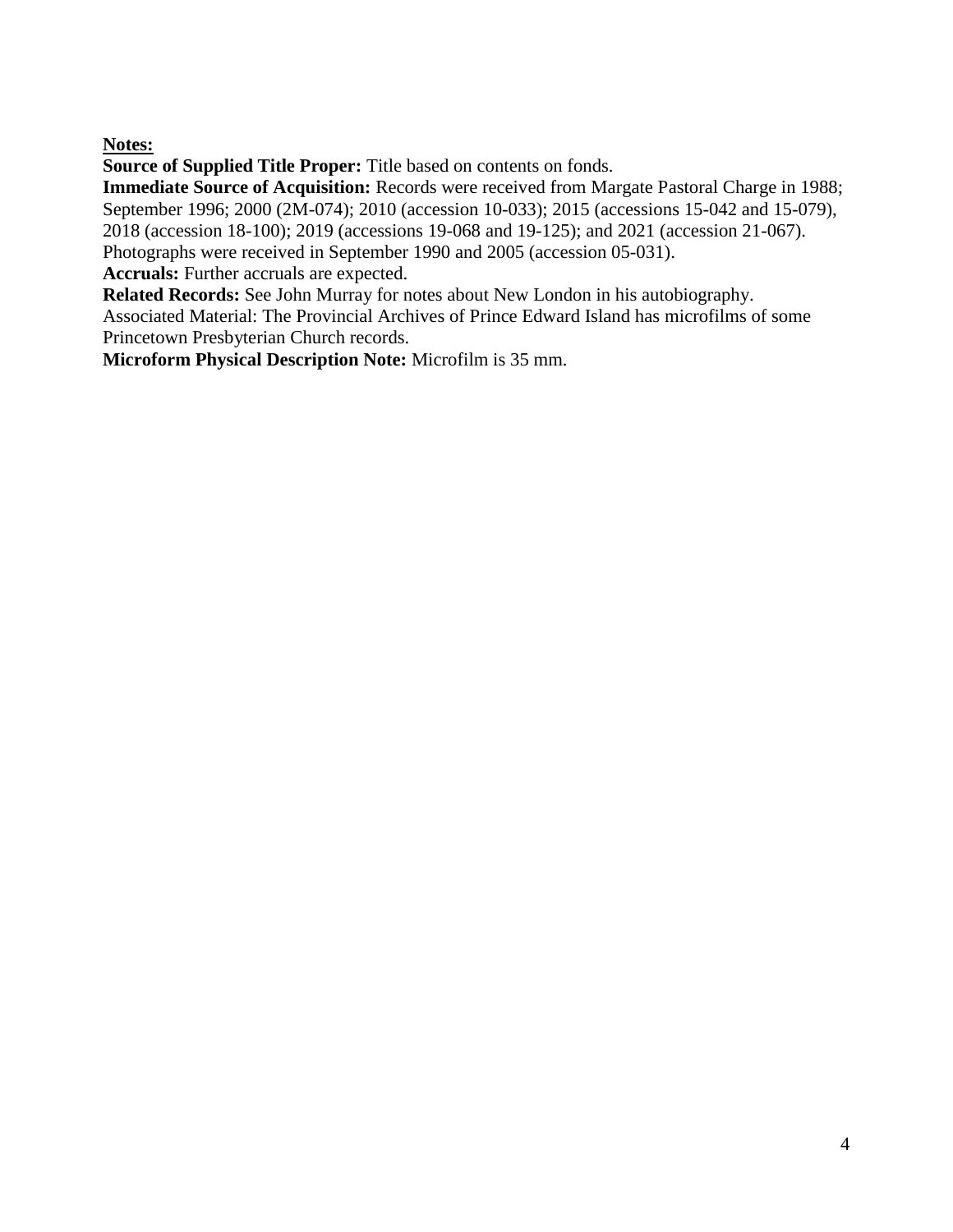**Reference Number:** PC/612/1 **Title:** Margate Pastoral Charge records **Dates:** 1925-2017 **Extent:** 71 cm of textual records

**Scope and Content:** Sous-fonds consists of baptism/marriage/burial records; minutes; reports; financial accounts; correspondence; pictorial membership directories; orders of service; insurance documents; photographs; published and unpublished histories; and newspaper clippings. Sous-fonds is composed of the following series:

Baptism/Marriage/Burial Records Membership Records Records of Official Board Records of Session Records of Board of Trustees Records of Treasurer Records of Adult Groups Records of Women's Organizations Records of Youth Groups Annual Reports Orders of Service Photographs Church Histories

#### **Note:**

**Source of supplied title proper:** Title based on contents of sous-fonds.

#### **File List:**

#### **Baptism/Marriage/Burial Records**

| <b>File Number</b> | <b>File Title/Description</b>                           | <b>Dates</b>               |
|--------------------|---------------------------------------------------------|----------------------------|
| PC/685/13          | Register:                                               | 1925-1967                  |
|                    | Baptisms (1925-May 18, 1958)                            |                            |
|                    | Marriages (1925-September 11, 1965)                     |                            |
|                    | Burials (1925-June 22, 1967)                            |                            |
|                    | Also includes baptism/marriage/burial                   |                            |
|                    | records from Margate Methodist Circuit<br>$(1890-1925)$ |                            |
|                    |                                                         |                            |
| PC/685/12          | Photocopy of above register                             |                            |
|                    |                                                         |                            |
| PC/686/2           | Baptism register                                        | July 5, 1959-June 23, 1968 |
| PC/686/1           | Register:                                               | 1963; 1965-1983            |
|                    | Marriages (August 11, 1963; June 5,                     |                            |
|                    | 1965-July 30, 1983)                                     |                            |
|                    | Baptisms (October 16, 1968-March 8,                     |                            |
|                    | 1980)                                                   |                            |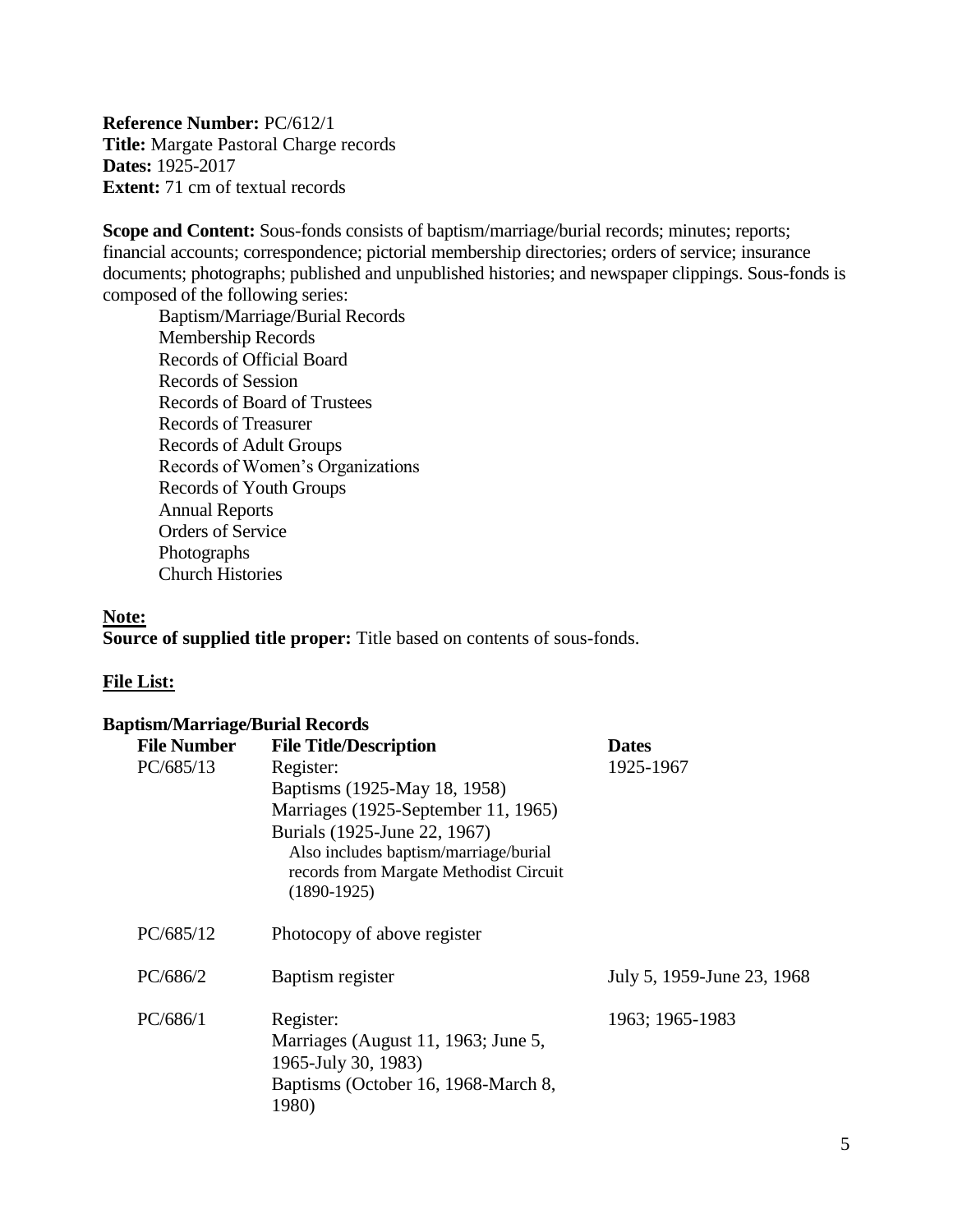| PC/592/11                 | Register:<br>Marriages (November 5, 1983-December<br>24, 1989)<br>Baptisms (September 25, 1983-December<br>24, 1989)<br>Burials (September 17, 1983-November<br>18, 1989)                                                             | 1983-1989    |  |  |
|---------------------------|---------------------------------------------------------------------------------------------------------------------------------------------------------------------------------------------------------------------------------------|--------------|--|--|
| PC/592/12                 | Register:<br>Marriages (June 15, 1990-December 10,<br>1996)<br>Baptisms (February 4, 1990-December<br>24, 1996)<br>Burials (February 5, 1990-December 18,<br>1996)                                                                    | 1990-1996    |  |  |
| PC/592/13                 | Register:<br>Marriages (July 30, 1997-August 26,<br>2010)<br>Baptisms (March 2, 1997-October 31,<br>2010)<br>Burials (January 27, 1997-September 25,<br>2010)                                                                         | 1997-2010    |  |  |
| PC/124/8                  | -Letter from Mrs. Harriet Bridge<br>requesting baptism certificate (October<br>11, 1940)<br>-Newspaper clipping: Obituary for George<br>Wigginton                                                                                     | 1940; n.d.   |  |  |
| PC/686/4                  | -Baptism certificate for Sharyn Ann<br>Paynter (1947)<br>-Family history record of baptisms of<br>children of Allen Cameron (1883-1896)<br>-Notes re. baptisms of Lucy Jane Lockhart<br>(1880) and Robert C. Lockhart (1968-<br>1968) |              |  |  |
| <b>Membership Records</b> |                                                                                                                                                                                                                                       |              |  |  |
| <b>File Number</b>        | <b>File Title/Description</b>                                                                                                                                                                                                         | <b>Dates</b> |  |  |
| PC/686a/1                 | Membership register<br>Also includes membership records from<br>Margate Methodist Circuit (1924-1925)                                                                                                                                 | 1925-1962    |  |  |
| PC/686/4                  | Certificates/letters of transfer re.<br>membership                                                                                                                                                                                    | 1944-1977    |  |  |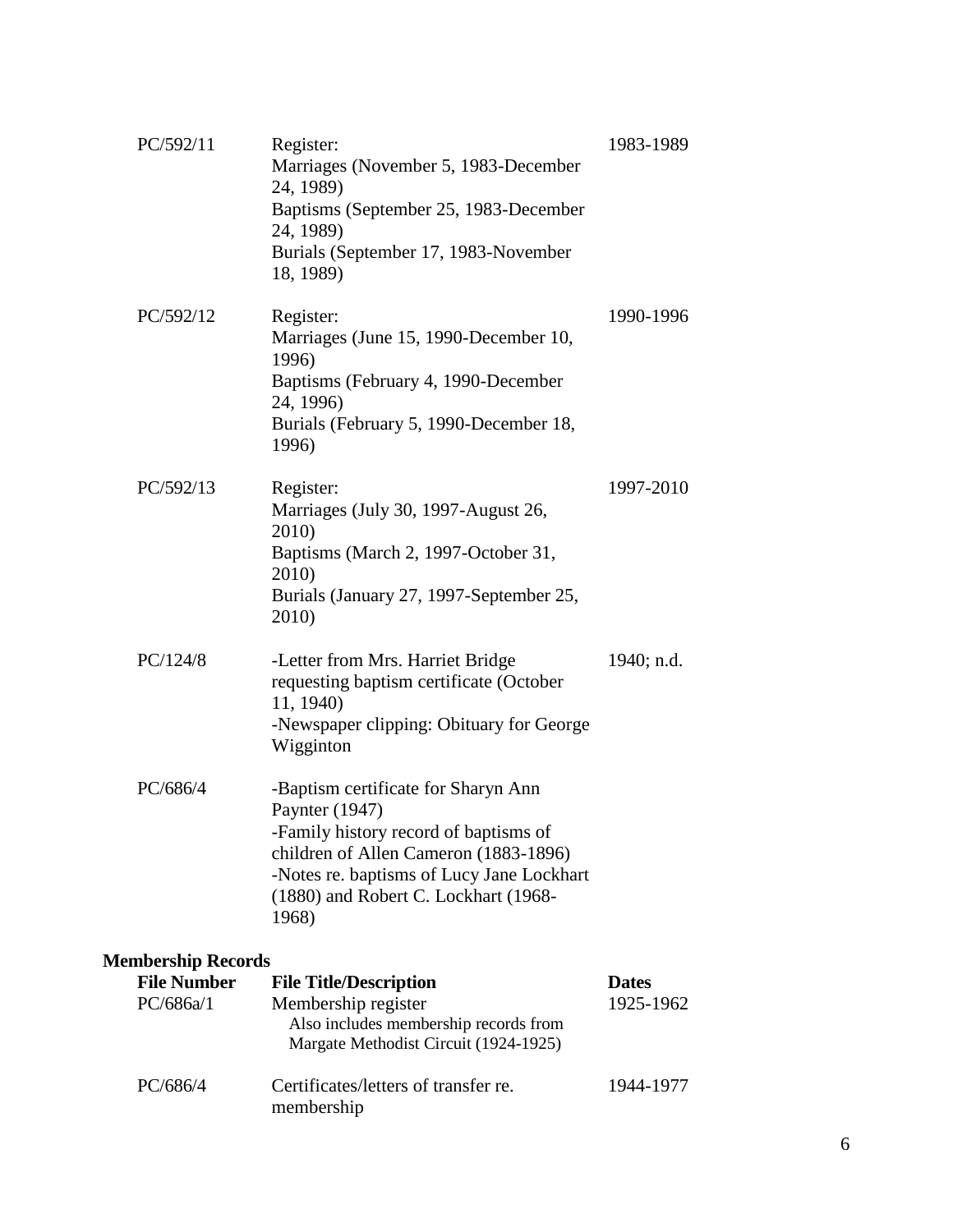| PC/686/12                                                               | Pictorial membership directories (2)                                                                                                  | ca. 1980; 1995                                                                            |
|-------------------------------------------------------------------------|---------------------------------------------------------------------------------------------------------------------------------------|-------------------------------------------------------------------------------------------|
| PC/138/15                                                               | Pictorial membership directories (2)                                                                                                  | n.d.; 2010                                                                                |
| <b>Records of Congregation</b><br><b>File Number</b><br>PC/686/15       | <b>File Title/Description</b><br>Minister's report, 3 pp.                                                                             | <b>Dates</b><br>1955                                                                      |
| <b>Records of Official Board</b><br><b>File Number</b><br>PC/121/3      | <b>File Title/Description</b><br><b>Minutes</b><br>Also includes Official Board minutes from<br>Margate Methodist Circuit (1896-1925) | <b>Dates</b><br>1925-July 15, 1932                                                        |
| PC/686/10<br>PC/121/4<br>PC/121/5                                       | <b>Minutes</b><br>Minutes<br>Notes on Official Board meetings by Rev.<br>S.H. Haslam                                                  | January 11, 1933-October<br>25, 1937<br>January 26, 1938-October<br>26, 1964<br>1951-1957 |
| PC/686/11<br>PC/686/11a                                                 | Minutes<br>Loose pages from above book                                                                                                | January 19, 1965-February<br>15, 1994                                                     |
| PC/593/1<br>PC/593/2                                                    | <b>Minutes</b><br>Minutes                                                                                                             | June 15, 1994-February 17,<br>2004<br>April 19, 2004-November<br>26, 2008                 |
| <b>Records of Session</b><br><b>File Number</b><br>PC/686/9<br>PC/593/3 | <b>File Title/Description</b><br>Minutes<br>Minutes                                                                                   | <b>Dates</b><br>1984-September 18, 1995<br>October 30, 1995-May 10,<br>2004               |
| <b>Records of Board of Trustees</b>                                     |                                                                                                                                       |                                                                                           |

| <b>File Number</b> | <b>File Title/Description</b>             | <b>Dates</b>              |
|--------------------|-------------------------------------------|---------------------------|
| PC/120/6           | Parsonage Trustee minutes (July 11, 1927; | July 11, 1927; January 7, |
|                    | January 7, 1931-January 9, 1934) and      | 1931-January 9, 1934      |
|                    | accounts (1933)                           |                           |
|                    | Also includes minutes and accounts from   |                           |
|                    | Margate Methodist Circuit (September 12,  |                           |
|                    | 1922; 1922-1925)                          |                           |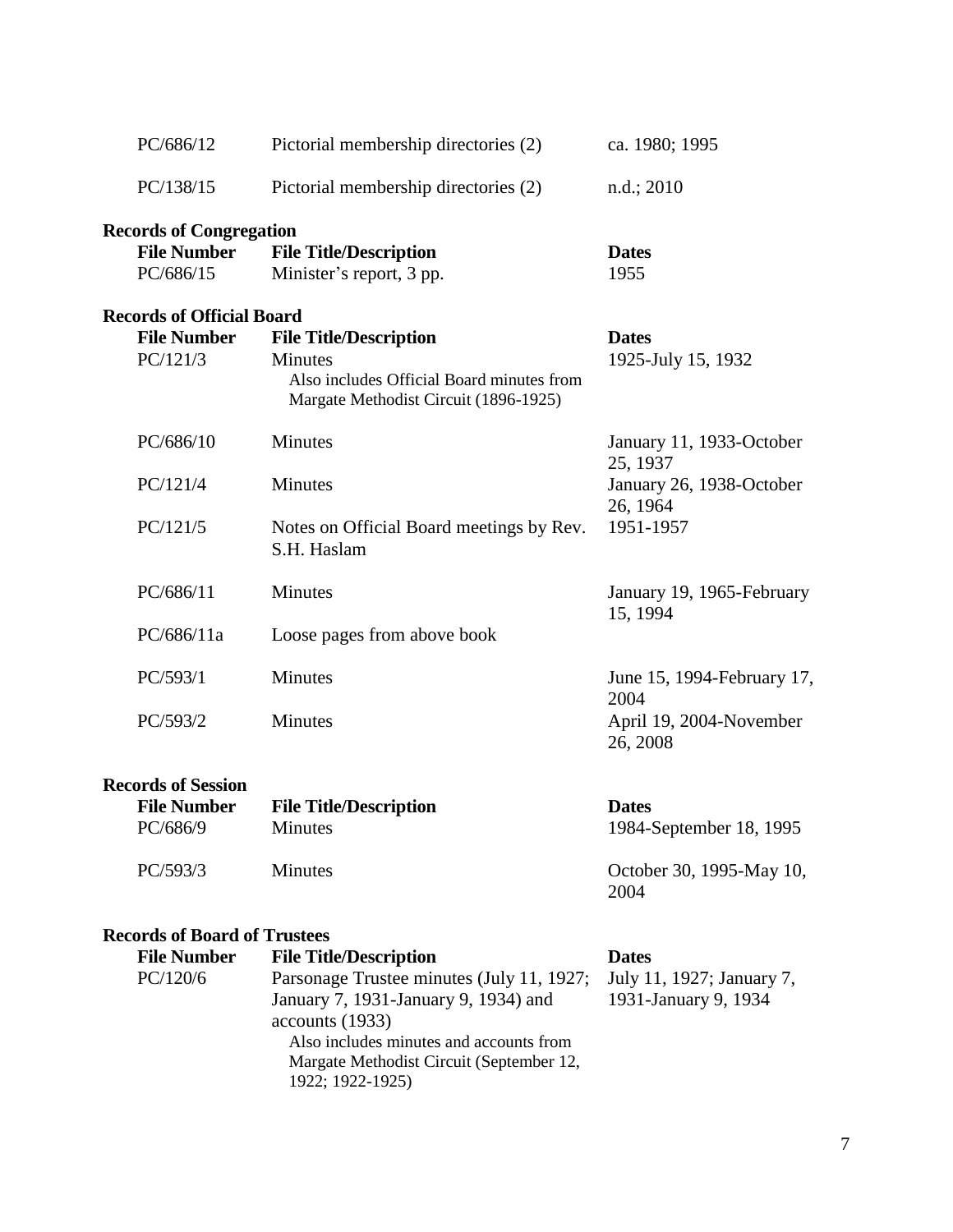| PC/686/15 | -Contract for janitor (July 1, 1939)   |
|-----------|----------------------------------------|
|           | -Fire insurance papers (October 1946)  |
|           | -Photocopies from minutes of annual    |
|           | meetings re. Building Committee (1926- |
|           | 1947)                                  |

## **Records of Treasurer**

| <b>File Number</b> | <b>File Title/Description</b>           | <b>Dates</b>                  |
|--------------------|-----------------------------------------|-------------------------------|
| PC/686/14          | <b>Financial statements</b>             | 1928 (including In            |
|                    |                                         | Memoriam list); 1930;         |
|                    |                                         | 1932; 1943-1944               |
|                    |                                         | (including In Memoriam        |
|                    |                                         | list); $1947-1956$ (including |
|                    |                                         | In Memoriam lists); 1958      |
|                    |                                         | (including In Memoriam)       |
|                    |                                         | list)                         |
| AR/605             | <b>Financial statements</b>             | 1933; 1941-1943; 1945;        |
|                    |                                         | 1956-1958; 1960; 1962;        |
|                    |                                         | 1964; 1970-1971; 1973-        |
|                    |                                         | 1974                          |
| PC/120/7           | Financial statements                    | 1927; 1932; 1953              |
|                    | Also includes financial statements from |                               |
|                    | Margate Methodist Circuit (1912; 1913)  |                               |

#### **Records of Adult Groups**

| <b>File Number</b>                      | <b>File Title/Description</b>                | <b>Dates</b>                          |
|-----------------------------------------|----------------------------------------------|---------------------------------------|
| PC/123/9                                | Margate Fellowship Group minutes             | November 26, 1958-<br>January 6, 1964 |
| PC/123/10                               | Margate Fellowship Group minutes             | April 10, 1972-December<br>3, 1979    |
| PC/139/1                                | Margate Fellowship Group minutes and<br>roll | December 17, 1979-May<br>21, 1992     |
| PC/139/6                                | Margate Fellowship Group minutes             | December 1996-November<br>19, 1998    |
| PC/139/2                                | Margate Fellowship Group minutes and<br>roll | November 18, 1999-June<br>27, 2006    |
| <b>Records of Women's Organizations</b> |                                              |                                       |
| <b>File Number</b>                      | <b>File Title/Description</b>                | <b>Dates</b>                          |
| PC/214/17                               | French River WMS minutes and roll            | January 3, 1951-September<br>1953     |
| PC/214/18                               | French River WMS minutes and roll            | November 17, 1953-                    |
|                                         |                                              | December 30, 1957                     |
| PC/214/19                               | French River WMS minutes and roll            | February 4, 1959-January<br>1960      |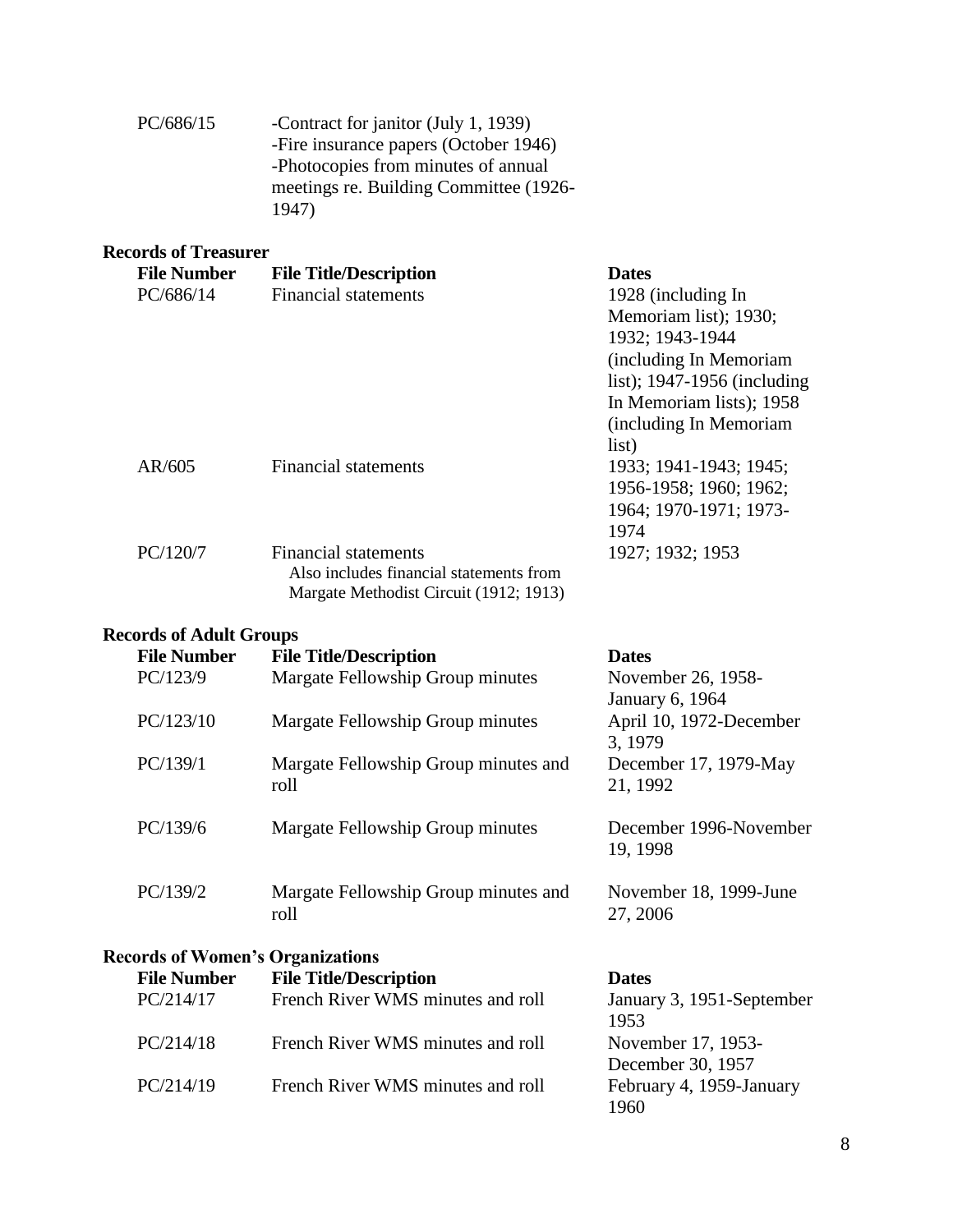| PC/138/11  | Margate and Clinton Women's<br>Association minutes and roll                              | October 18, 1956-May 21,<br>1959     |
|------------|------------------------------------------------------------------------------------------|--------------------------------------|
| PC/138/12  | UCW minutes and roll                                                                     | October 26, 1981-October<br>26, 1993 |
| PC/1469/25 | Programme for a Service to Honour the<br>Ladies of the UCW of Margate Pastoral<br>Charge | November 26, 2000                    |

#### **Records of Youth Groups**

| <b>File Number</b>           | <b>File Title/Description</b>                      | <b>Dates</b>                                                  |
|------------------------------|----------------------------------------------------|---------------------------------------------------------------|
| PC/215/7                     | Doing Our Bit Mission Band minutes                 | January 1931-December 5,<br>1936                              |
| PC/215/2                     | <b>CGIT</b> minutes                                | November 8, 1961-October                                      |
|                              | Became Malpeque CGIT in January 1963               | 30, 1963                                                      |
| PC/215/1                     | <b>CGIT</b> minutes                                | September 26, 1962-May<br>25, 1965                            |
| PC/123/2                     | Margate Young People's Society minutes<br>and roll | November 18, 1930-<br>December 27, [1933]                     |
| PC/123/4                     | Margate Young People's Society minutes<br>and roll | October 3, 1933-January 5,<br>1937                            |
| PC/123/3                     | Margate Young People's Society minutes<br>and roll | January 7, 1941-October 3,<br>1944                            |
| PC/123/5                     | Margate Young People's Society minutes<br>and roll | November 30, 1949-<br>December 10, 1952                       |
| PC/123/6                     | Margate Young People's Society minutes<br>and roll | December 17, 1952-<br>January 2, 1957                         |
| PC/123/7                     | Margate Young People's Society minutes<br>and roll | November 7, 1968-<br>February 18, 1971                        |
| PC/123/8                     | Margate Young People's Society minutes<br>and roll | February 18, 1971-<br>February 10, 1972                       |
| <b>Annual Reports</b>        |                                                    |                                                               |
| <b>File Number</b><br>AR/605 | <b>File Title/Description</b><br>Annual reports    | <b>Dates</b><br>1991-1992; 1994-1996;<br>1998-2000; 2002-2017 |
| <b>Orders of Service</b>     |                                                    |                                                               |
| Eile Number                  | File Title/Decembrian                              | $\mathbf{D}_{\alpha}$                                         |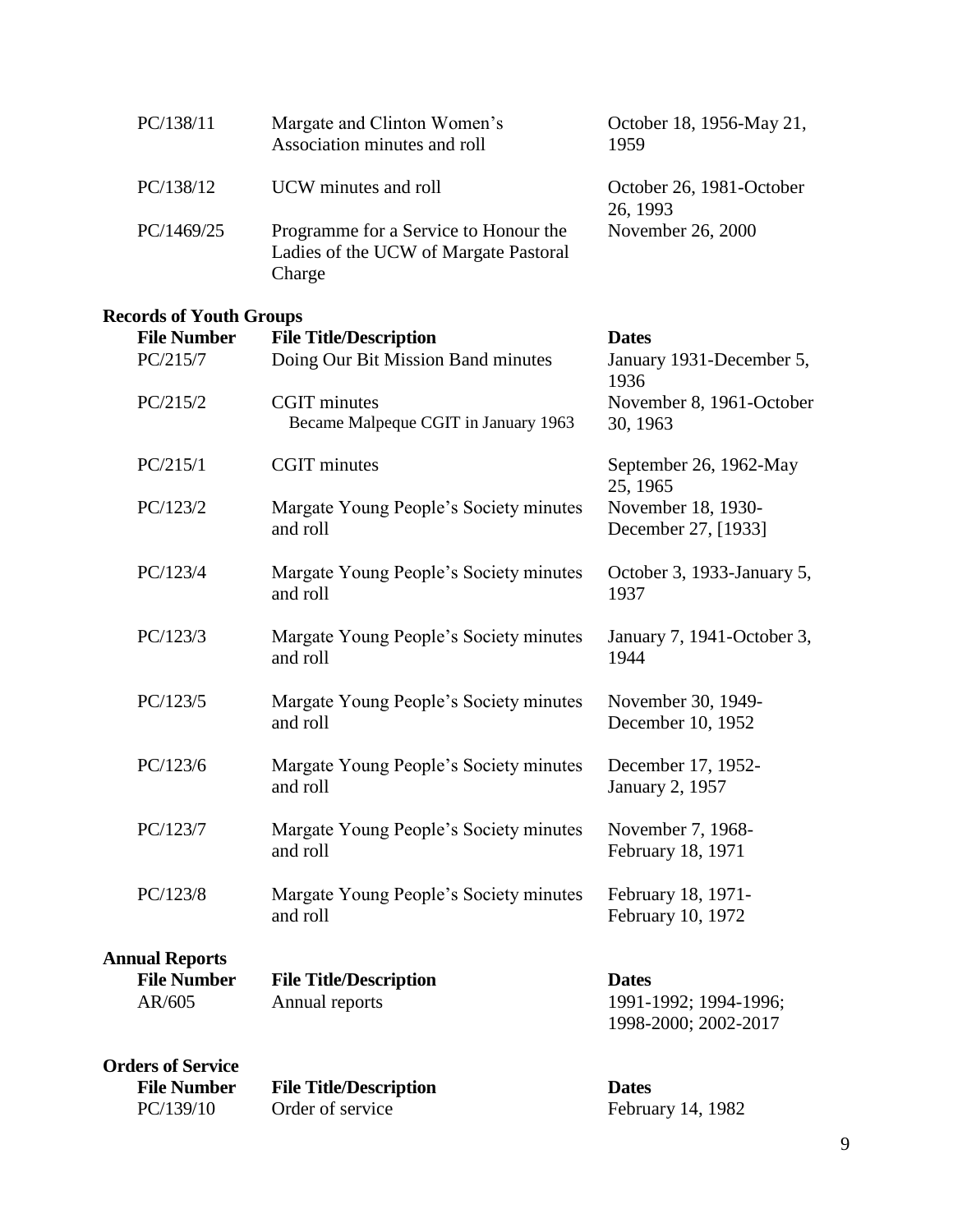## **Photographs**

| <b>File Number</b><br>$V-67-GC-$<br>4.136 | <b>File Title/Description</b><br>Copy print of photograph of Rev. John<br>Murray and the exterior of New London<br>Presbyterian Church and manse<br>B&W. 20 cm x 25 cm.                                                       | <b>Dates</b><br>$[18-]$ |
|-------------------------------------------|-------------------------------------------------------------------------------------------------------------------------------------------------------------------------------------------------------------------------------|-------------------------|
| $V-67-GC-$<br>4.137                       | Photograph of exterior of Geddie<br>Memorial Church in New London North<br>B&W. 7 cm x 9.5 cm                                                                                                                                 | $[195-]$                |
| $V-67-GC$ -<br>4.138                      | Photograph of exterior of Geddie<br>Memorial Church and bell tower<br>B&W, 7 cm x 9.5 cm. A note with the<br>photograph states that the separate bell<br>tower designed by Major Schurman and<br>built by John Warren c. 1905 | $[195-]$                |
| $V-67-GC-$<br>4.139                       | Photograph of interior of Geddie<br><b>Memorial Church</b><br>B&W, 7 cm x 9.5 cm. A note with the<br>photograph states that the communion<br>service in the cabinet display was from the<br>first settlers' church.           | $[195-]$                |
| $V-67-GC-$<br>4.140                       | Photograph of Geddie Memorial Plaque<br>B&W. 7 cm x 9.5 cm                                                                                                                                                                    | $[195-]$                |
| $V-67-GC$ -<br>4.141                      | Photograph of Geddie Memorial Church<br>and Cemetery in new London North<br>(Springbrook)<br>B&W. 6 cm x 8.9 cm                                                                                                               | $[195-]$                |
| $V-67-GC-$<br>4.142                       | Negative of above photograph                                                                                                                                                                                                  |                         |
| $V-69-GC-$<br>4.136a                      | Copy negative of Rev. John Murray and<br>the exterior of New London Presbyterian<br>Church and manse<br>B&W. 10 cm x 12.7 cm                                                                                                  | $[18-]$                 |
| <b>UCW/12.0</b>                           | Photograph album of UCW events at<br>Margate Pastoral Charge and Prince<br><b>Edward Island Presbytery</b><br>Photograph album measures 6 cm x 25 cm<br>x 29 cm. Album prepared by Kathryn<br>Doughart and Janet Cotton       | 1996-1997               |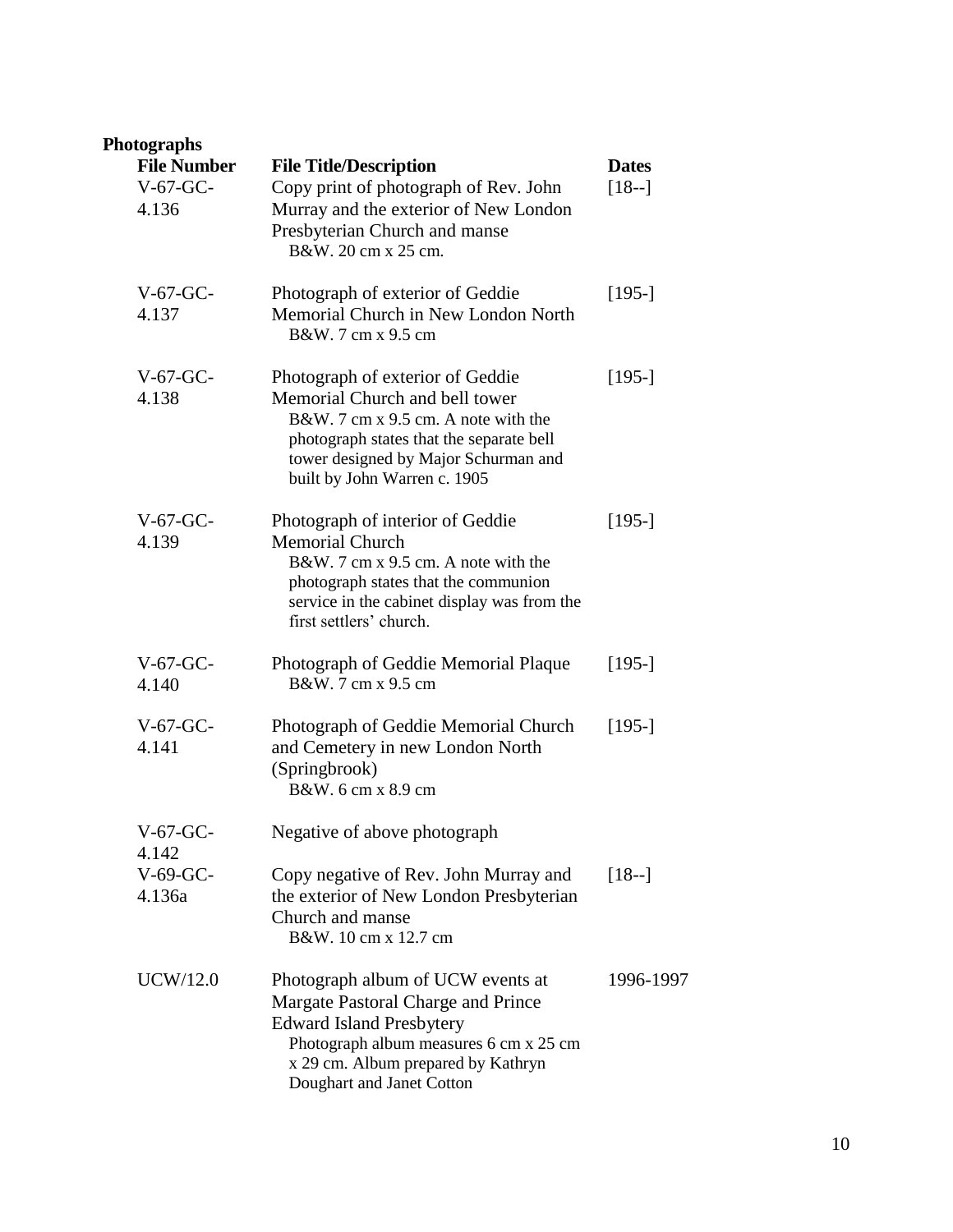| V/6/23 | Postcard of exterior of Geddie Memorial, | n.d. |
|--------|------------------------------------------|------|
|        | New London                               |      |

| <b>Church Histories</b> |                                                                                          |                    |
|-------------------------|------------------------------------------------------------------------------------------|--------------------|
| <b>File Number</b>      | <b>File Title/Description</b>                                                            | <b>Dates</b>       |
| CH/612                  | -Newspaper clipping: "Long River United<br>Church Observes 50 <sup>th</sup> Anniversary" | September 16, 1978 |
|                         | -History of Margate United Church, 4 pp.                                                 | n.d.               |
|                         | -History of Margate United Church, 4 pp.                                                 | May 1966           |
|                         | -History of the Clinton Auxiliary of the                                                 | n.d.               |
|                         | WMS, 6 pp.                                                                               |                    |
|                         | -History of the New London United                                                        | n.d.               |
|                         | Church, 5 pp.                                                                            |                    |
|                         | -Photocopy of newspaper clipping re.                                                     | n.d.               |
|                         | pending vote of Princetown United                                                        |                    |
|                         | Church congregation to amalgamate                                                        |                    |
|                         | -History of the Presbyterian and                                                         | 1968               |
|                         | Methodist churches in Long River, 5 pp.                                                  |                    |
|                         | -"The Prince Town United Church, until                                                   | 1958               |
|                         | 1925, the Prince Town Presbyterian                                                       |                    |
|                         | Church, Malpeque, Prince Edward Island"                                                  |                    |
|                         | by C.J. Crowdis.                                                                         |                    |
|                         | -Text of presentation on history of                                                      | 1995               |
|                         | Princetown United Church given on the                                                    |                    |
|                         | 200 <sup>th</sup> anniversary of the first church                                        |                    |
|                         | building and the 125 <sup>th</sup> anniversary of                                        |                    |
|                         | present structure                                                                        |                    |
|                         | -Photograph of John Geddie Memorial                                                      | n.d.               |
|                         | Church, New London, and plaque on wall                                                   |                    |
|                         | honoring John Geddie from back of                                                        |                    |
|                         | bulletin cover                                                                           |                    |
|                         | -Article on Geddie Memorial Church,                                                      | February 1967      |
|                         | New London, PEI from The Glad Tidings,                                                   |                    |
|                         | February 1967, Volume XLIII                                                              |                    |
|                         | -Margate Church History, 1898-1998                                                       | 1998               |
|                         | -History: "New London United Church,                                                     | 2000               |
|                         | New London, P.E.I., 1953-2000," 6 pp.                                                    |                    |
|                         | -Newspaper clipping: "Church celebrating                                                 | n.d.               |
|                         | 80 Years" re. Long River United Church                                                   |                    |
|                         | -Newspaper clipping: "Margate United                                                     | July 14, 2006      |
|                         | Church vandalized" by Jim Brown, The                                                     |                    |
|                         | Journal Pioneer                                                                          |                    |
|                         | -Lists of records held at Margate Pastoral<br>Charge                                     | 1973; 1978         |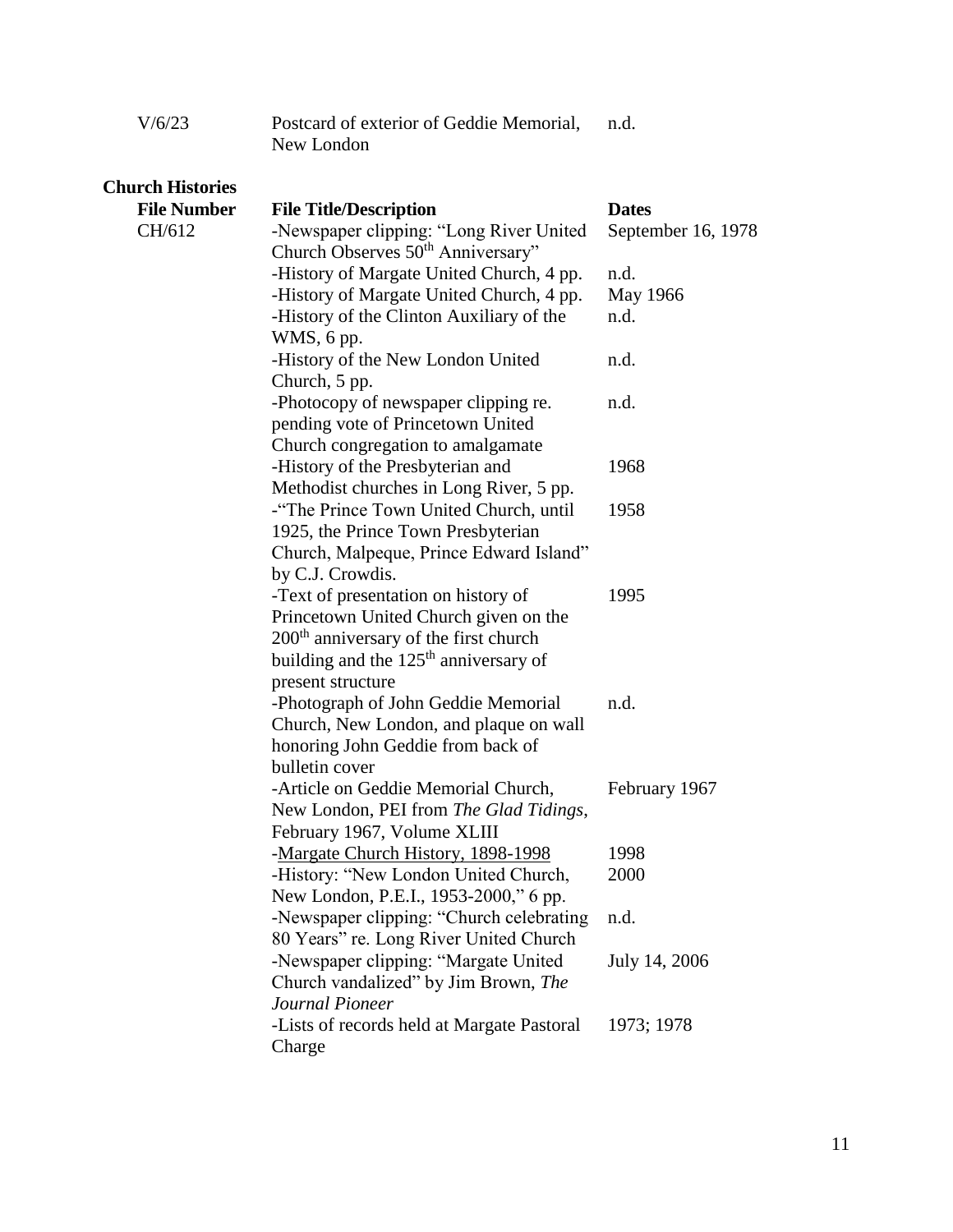|           | -Newspaper clipping: "170 Year Old<br>Malpeque Church Rejuvenated," The<br>Journal                                                                                                                           | September 15, 1976                  |
|-----------|--------------------------------------------------------------------------------------------------------------------------------------------------------------------------------------------------------------|-------------------------------------|
|           | -Newspaper clipping: "New London"<br>United Church Observes 20 <sup>th</sup><br>Anniversary"                                                                                                                 | May 28, 1973                        |
|           | -Newspaper clipping: "Long River United<br>Church Observes 50 <sup>th</sup> Anniversary"<br>-Newspaper clipping: "They Used to<br>Listen to Hear the Geddie Memorial<br>Church Bell Every Sunday All the Way | September 16, 1978<br>July 27, 1978 |
|           | Up to Cavendish," The Journal Pioneer<br>-Newspaper clipping: "Prince Town<br>Female Soc. Was Start of Presbyterial"                                                                                         | n.d.                                |
|           | -History of Margate United Church, 4 pp.<br>(excerpt from Women's Institute history)                                                                                                                         | 1972                                |
|           | -Fact sheet on Margate Pastoral Charge                                                                                                                                                                       | n.d.                                |
|           | -Notes on the Historical Sketches of<br>Princetown (Presbyterian) Church as<br>compiled by Rev. W.J. Crowdis                                                                                                 | n.d.                                |
|           | -Newspaper clipping: "Margate United<br>Church Marks 75 <sup>th</sup> Anniversary"                                                                                                                           | n.d.                                |
|           | -Newspaper clipping: "Malpeque Hosts<br>Mission Festival"                                                                                                                                                    | June 7, 1975                        |
|           | -Newspaper clipping: New London<br>United Church Holds Dedication<br>Service," The Guardian                                                                                                                  | n.d.                                |
|           | -"Long River United Church Women's<br>Heritage" received from Mrs. W.E.<br>Johnstone, 6 pp.                                                                                                                  | n.d.                                |
|           | -Research notes on Princetown United<br>Church                                                                                                                                                               | n.d.                                |
|           | -Margate Church History, 1898-1998                                                                                                                                                                           | 1998                                |
|           | -History: "New London United Church,<br>New London, P.E.I., 1953-2000," 6 pp.                                                                                                                                | 2000                                |
| PC/686/15 | Booklet: History of 100 <sup>th</sup> anniversary<br>bulletin                                                                                                                                                | November 1958                       |
| PC/686/18 | The History of Margate, 1800-1973. 66<br>pp. book compiled by the Margate<br>Women's Institute                                                                                                               | 1973                                |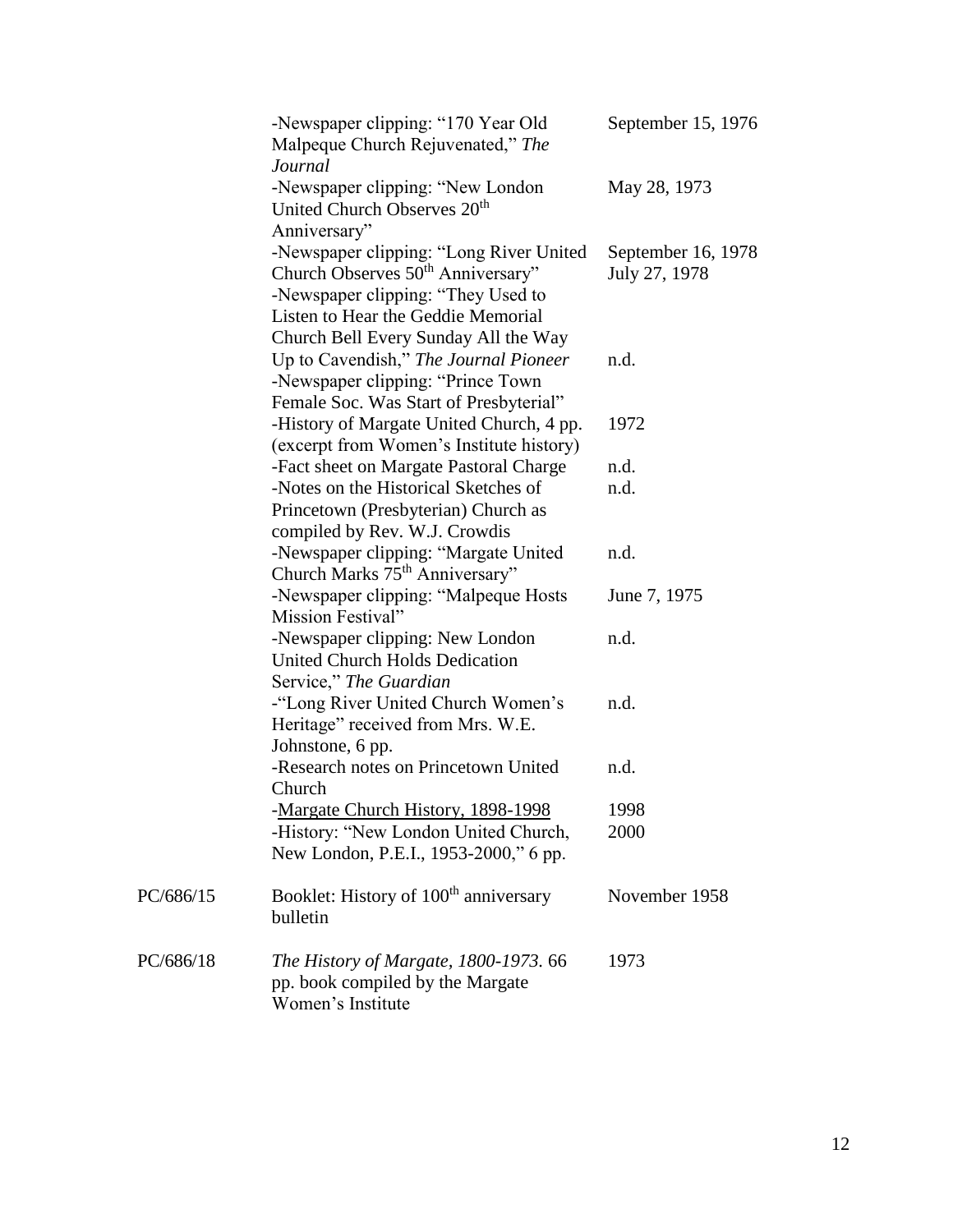<span id="page-12-0"></span>**Reference Number:** PC/612/2 **Title:** Margate Methodist Circuit records **Dates:** 1863-1925 **Extent:** 52 cm of processed textual records

**Administrative History:** A Methodist church was organized and built in Margate in 1835. During this time the church was served by ministers from Charlottetown and Bedeque. Margate became the head of its own circuit in 1858. At this time the appointments of Margate Methodist Circuit were Margate, Stanley Bridge, Granville, Bowness School House, Summerside, Port Hill, and Fifteen Point.

A new church was built in 1863 and the present church building was dedicated on October 9, 1898. Ladies of the church furnished the interior. In the early 1870's, the appointments were Margate, Granville, Irishtown, Stanley Bridge and Pleasant Valley. Restructuring in 1893 placed Granvillle, Pleasant Valley and Stanley Bridge on the Granville Methodist Circuit while Freetown was taken from the Bedeque Methodist Circuit and added to the Margate Methodist Circuit.

A new manse was constructed in Kensington in 1905.

Benjamin Chappell came to New London in 1774 from London, England. He had been a Methodist lay preacher in England and preaching on the bank of the river or in homes or the Counting House for the four years he remained in the area. Methodist work in Long River began with the Rev. William Cotton, a Bible Christian minister, who lived in Long River for six years. He kept a store (sold in 1854) and taught school as well as preaching in homes in the New London area. This church became part of the Margate Methodist Circuit in 1883.

In 1924, Margate Methodist Circuit contained the appointments of Margate, Kensington, and Freetown.

In 1925, the Methodist churches in the area became part of The United Church of Canada.

**Scope and Content:** Sous-fonds consists of baptism/marriage/burial records; membership lists; minutes; and financial accounts from Margate Methodist Circuit. Sous-fonds is composed of the following series:

Baptism/Marriage/Burial Records Membership Records Records of Quarterly Official Board Records of Board of Trustees Records of Treasurer Records of Sunday School Records of Women's Organizations Records of Youth Groups

#### **Note:**

**Source of supplied title proper:** Title based on contents of sous-fonds.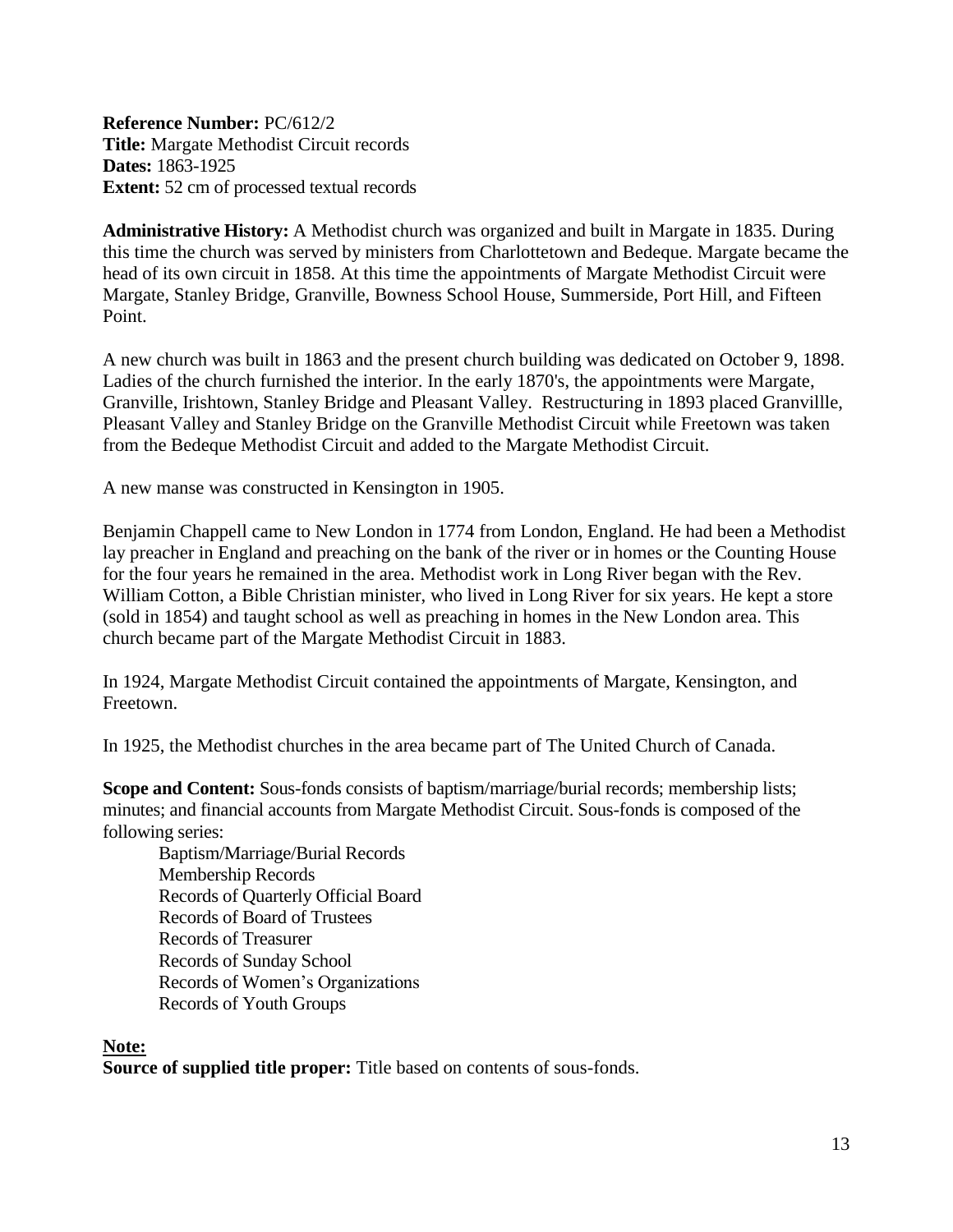## **File List:**

## **Baptism/Marriage/Burial Records**

| <b>File Number</b><br>PC/685/11 | <b>Dupublic Marting of Durian Accords</b><br><b>File Title/Description</b><br>Margate Methodist Circuit register:<br>Baptisms (July 3, 1864-July 8, 1886)<br>Includes an index to the baptisms<br>Marriages (April 24, 1865-March 22,<br>1886)                                                                  | <b>Dates</b><br>1864-1886            |
|---------------------------------|-----------------------------------------------------------------------------------------------------------------------------------------------------------------------------------------------------------------------------------------------------------------------------------------------------------------|--------------------------------------|
| PC/685/13                       | Margate Methodist Circuit register:<br>Baptisms (July 30, 1890-1925)<br>Marriages (September 1890-1925)<br>Burials (September 7, 1893-1925)<br>Also includes baptism/marriage/burial<br>records from Margate Pastoral Charge<br>(1925-1967) and a membership roll from<br>Margate Methodist Circuit (1893-1925) | 1890-1925                            |
| PC/685/12                       | Photocopy of above register                                                                                                                                                                                                                                                                                     |                                      |
| <b>Records of Membership</b>    |                                                                                                                                                                                                                                                                                                                 |                                      |
| <b>File Number</b>              | <b>File Title/Description</b>                                                                                                                                                                                                                                                                                   | <b>Dates</b>                         |
| PC/121/1                        | Membership lists<br>Also includes Official Board minutes and<br>Circuit Stewards reports (1869-1878)                                                                                                                                                                                                            | 1884-1886                            |
| PC/685/12                       | Membership roll<br>Also includes baptism/marriage/burial<br>records from Margate Methodist<br>Circuit/Margate Pastoral Charge (1890-<br>1967)                                                                                                                                                                   | 1893-[1925]                          |
| PC/686a/1                       | Membership register<br>Also includes membership records from<br>Margate Pastoral Charge (1925-1962)                                                                                                                                                                                                             | 1924-1925                            |
|                                 | <b>Records of Quarterly Official Board</b>                                                                                                                                                                                                                                                                      |                                      |
| <b>File Number</b>              | <b>File Title/Description</b>                                                                                                                                                                                                                                                                                   | <b>Dates</b>                         |
| PC/121/1                        | Margate Methodist Circuit Quarterly<br><b>Official Board minutes</b><br>Also includes Circuit Steward's reports and<br>membership lists (1864-1886)                                                                                                                                                             | August 9, 1869-December<br>10, 1878  |
| PC/121/2                        | Margate Methodist Circuit Quarterly<br><b>Official Board minutes</b>                                                                                                                                                                                                                                            | 1886-March 25, 1894; June<br>4, 1896 |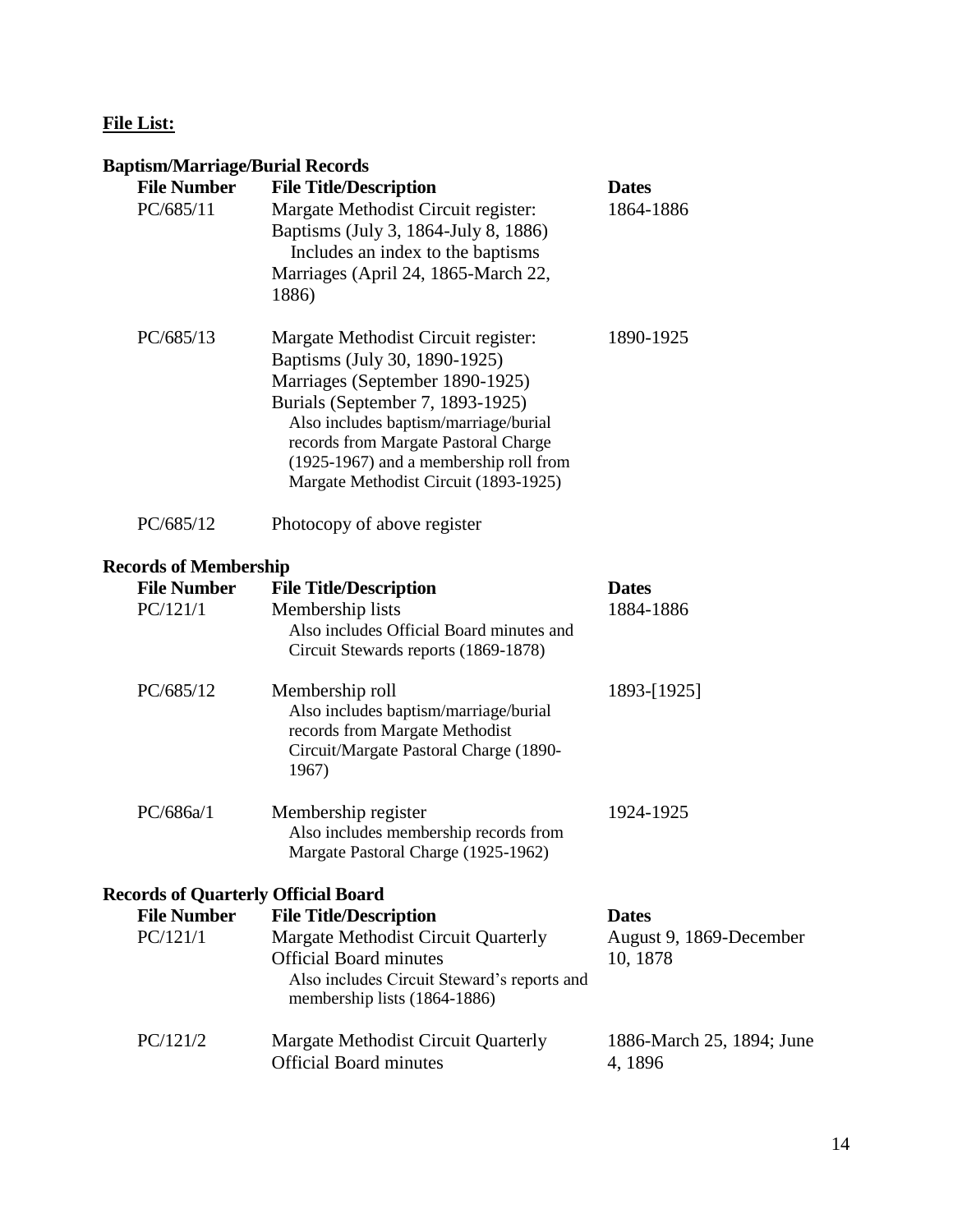| PC/121/3 | Margate Methodist Circuit Official Board October 27, 1896-1925 |  |
|----------|----------------------------------------------------------------|--|
|          | minutes                                                        |  |
|          | Also includes minutes from Margate                             |  |
|          | Pastoral Charge (1925-1932)                                    |  |
|          |                                                                |  |

#### **Records of Board of Trustees File Number File Title/Description Dates** PC/121/6 Margate Methodist Church Board of Trustee minutes Also includes Board of Trustee minutes from Margate United Church (1925-1935) and accounts (1931-1932; 1969) and names of pewholders and rents (1869-1875) 1868-1925 PC/121/7 Margate Methodist Church Board of Trustees minutes Also includes minutes from Margate United Church (July 1927) April 1898 PC/121/8 Margate Methodist Church Board of Trustee minutes Also includes Margate Methodist/United Church Steward's account book (1894- 1946) February 6, 1917 PC/120/6 Margate Methodist Parsonage Board of Trustee minutes (September 12, 1922) and accounts (1922-1925) Also includes minutes and accounts from Margate Pastoral Charge (1927; 1931- 1934) September 12, 1922; 1922- 1925

#### **Records of Treasurer**

| <b>File Number</b> | <b>File Title/Description</b>                                                                                                                                                                      | <b>Dates</b> |
|--------------------|----------------------------------------------------------------------------------------------------------------------------------------------------------------------------------------------------|--------------|
| PC/121/8           | Margate Methodist Church chapel<br>steward's account book<br>Also includes Margate Methodist Board of<br>Trustees minutes (February 6, 1917) and<br>Margate United Church accounts (1925-<br>1946) | 1894-1925    |
| PC/121/6           | Margate Methodist Church names of<br>pewholders and rents<br>Also includes Board of Trustee minutes<br>from Margate Methodist/United Church<br>$(1868-1935)$ and accounts $(1931-1932)$ ;<br>1969) | 1869-1875    |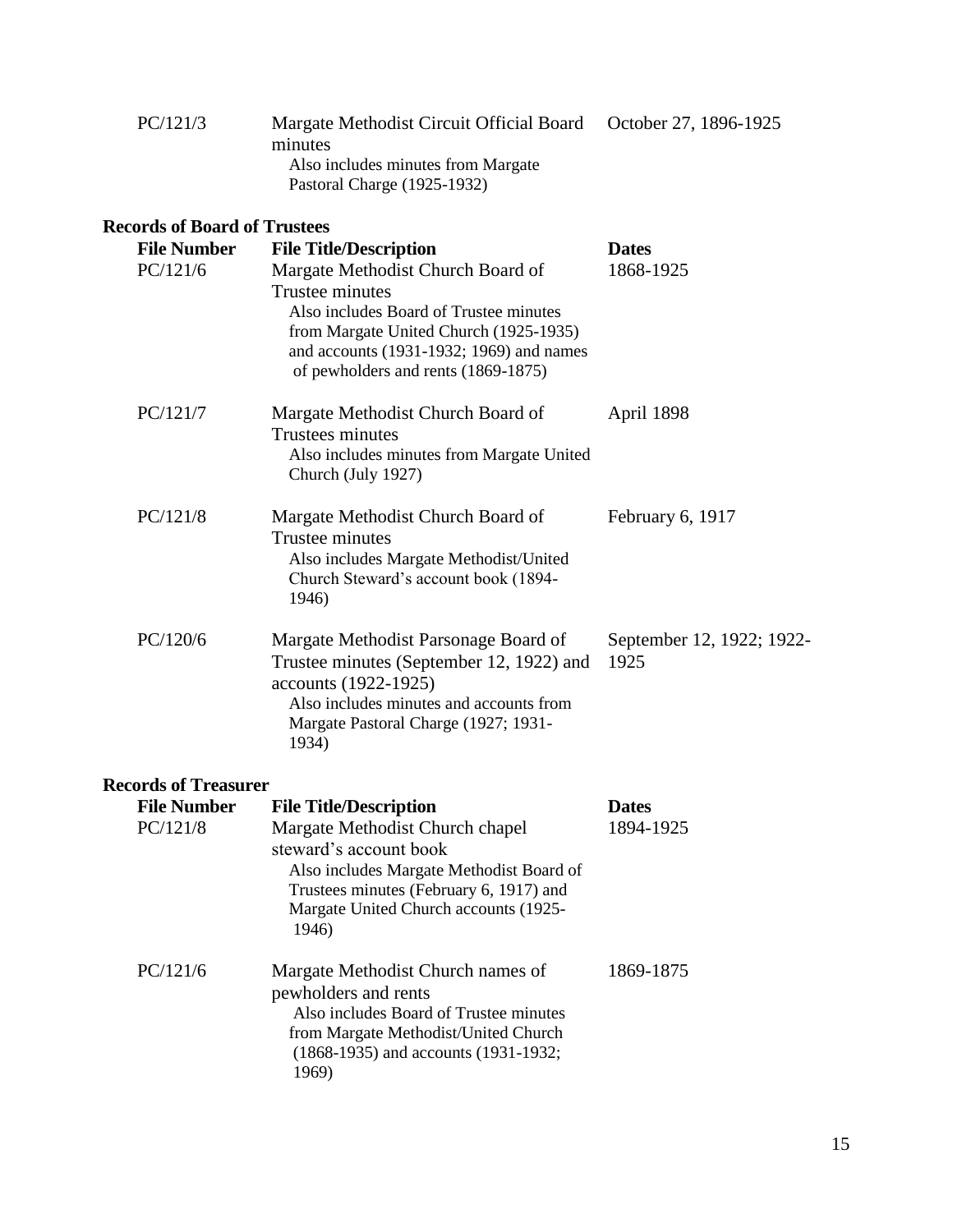| PC/120/7                                | Margate Methodist financial reports<br>Also includes financial reports from<br>Margate Pastoral Charge (1927; 1932;<br>1953)                      | 1912; 1913                         |
|-----------------------------------------|---------------------------------------------------------------------------------------------------------------------------------------------------|------------------------------------|
| PC/686/20                               | Margate Methodist Circuit annual<br>financial statements                                                                                          | 1917; 1921; 1923; 1924             |
| PC/686/7                                | <b>Margate Methodist Circuit Missionary</b><br>Society record of subscriptions                                                                    | 1907-1922                          |
| PC/686/8                                | Record of allocations from members [at]<br>Kensington?]<br>Includes receipt to Kensington from<br>Western Assurance Company (October 17,<br>1923) | 1919-1925                          |
| <b>Records of Sunday School</b>         |                                                                                                                                                   |                                    |
| <b>File Number</b>                      | <b>File Title/Description</b>                                                                                                                     | <b>Dates</b>                       |
| PC/124/1                                | Margate Methodist Church Sunday<br>School record book<br>Also includes Sunday School records from<br>Margate United Church (1925-1931)            | 1917-1925                          |
| <b>Records of Women's Organizations</b> |                                                                                                                                                   |                                    |
| <b>File Number</b>                      | <b>File Title/Description</b>                                                                                                                     | <b>Dates</b>                       |
| PC/137/8                                | Margate Methodist WMS minutes and roll                                                                                                            | October 8, 1889-April 2,<br>1908   |
| PC/137/9                                | Margate Methodist WMS minutes and roll                                                                                                            | July 2, 1908-May 6, 1925           |
| PC/139/3                                | [Margate?] Methodist WMS minutes and<br>roll                                                                                                      | July 17, 1909-September 3,<br>1919 |
| PC/138/14                               | Margate Methodist WMS treasurer's book<br>Also includes financial accounts from<br>Margate United WMS (1925-1937)                                 | 1913-1925                          |
| PC/214/21                               | Long River Methodist Church WMS<br>minutes<br>Also includes minutes from Long River<br>United Church (1925-1927)                                  | June 22, 1911-1925                 |
| PC/215/8                                | Long River Methodist Church WMS<br><b>Auxiliary minutes</b><br>Also includes minutes from Long River<br><b>United Church (1925-1935)</b>          | April 11, 1921-1925                |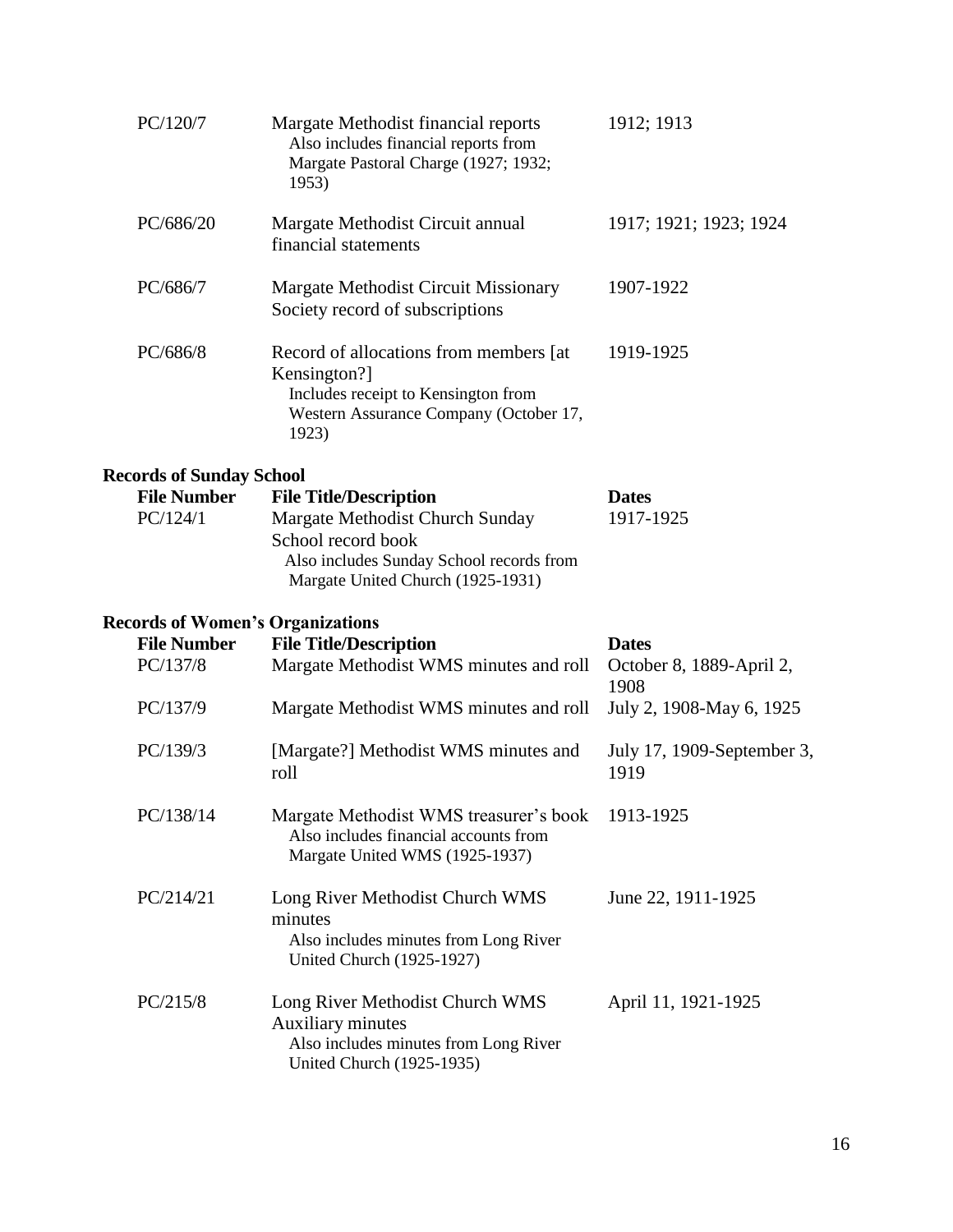## **Records of Youth Groups**

| <b>File Number</b><br>PC/124/3 | <b>File Title/Description</b><br>Margate Methodist Church Sunbeam<br>Mission Band minutes and roll                                                                      | <b>Dates</b><br>February 4, 1912-January<br>17, 1917 |
|--------------------------------|-------------------------------------------------------------------------------------------------------------------------------------------------------------------------|------------------------------------------------------|
| PC/215/13                      | Malpeque and Baltic Methodist Help Each July 29, 1921-1925<br><b>Other Mission Band minutes</b><br>Also includes minutes from Malpeque and<br>Baltic United (1925-1929) |                                                      |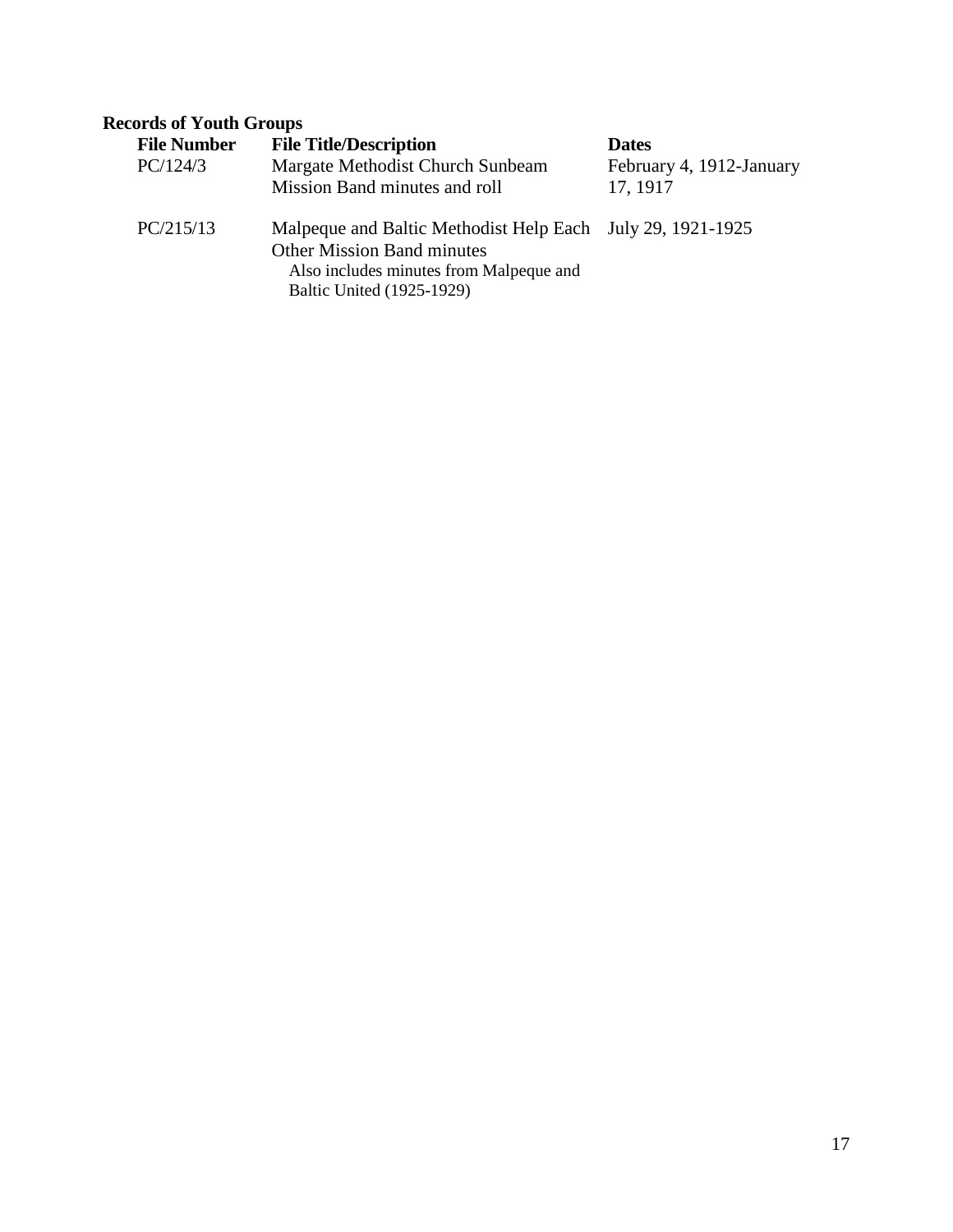<span id="page-17-0"></span>**Reference Number:** PC/612/3 **Title:** Southwest United Church (Margate) records **Dates:** 1925-2008 **Extent:** 34.5 cm of textual records

**Administrative History:** The Methodist church in Margate became Margate United Church in 1925. In 2012, the congregations of Margate, Long River, and New London amalgamated to form Southwest United Church in Margate.

**Scope and Content:** Sous-fonds consist of minutes; reports; financial accounts; a scrapbook; an order of service; and biographical information about church members from Margate United Church. Sousfonds is composed of the following series:

Records of Congregation Records of Board of Trustees Records of Board of Stewards Records of Committees Records of Sunday School Records of Women's Organizations Records of Youth Groups Orders of Service

#### **Note:**

**Source of supplied title proper:** Title based on contents of sous-fonds

#### **File List:**

#### **Records of Congregation**

| <b>File Number</b>                   | <b>File Title/Description</b>                                                             | <b>Dates</b>                         |
|--------------------------------------|-------------------------------------------------------------------------------------------|--------------------------------------|
| PC/120/8                             | Congregational meeting minutes                                                            | January 13, 1936-January<br>17, 1962 |
| PC/120/9                             | Congregational meeting minutes                                                            | February 25, 1963-                   |
|                                      |                                                                                           | February 13, 1983                    |
| PC/120/10                            | Annual meeting reports and notes by Rev.<br>S.H. Haslam on handwritten scraps of<br>paper | 1951-1957                            |
| PC/120/11                            | Annual meeting reports and notes by Rev.<br>S.H. Haslam on handwritten scraps of<br>paper | 1951-1957                            |
| <b>Records of Boards of Trustees</b> |                                                                                           |                                      |

| <b>File Number</b> | <b>File Title/Description</b>          | <b>Dates</b>    |
|--------------------|----------------------------------------|-----------------|
| PC/121/6           | Minutes (1925-1925); accounts (1931-   | 1925-1932; 1969 |
|                    | 1932; 1969); and cemetery accounts     |                 |
|                    | $(1931-1932)$                          |                 |
|                    | Also includes Board of Trustee minutes |                 |
|                    | from Margate Methodist Church (1868-   |                 |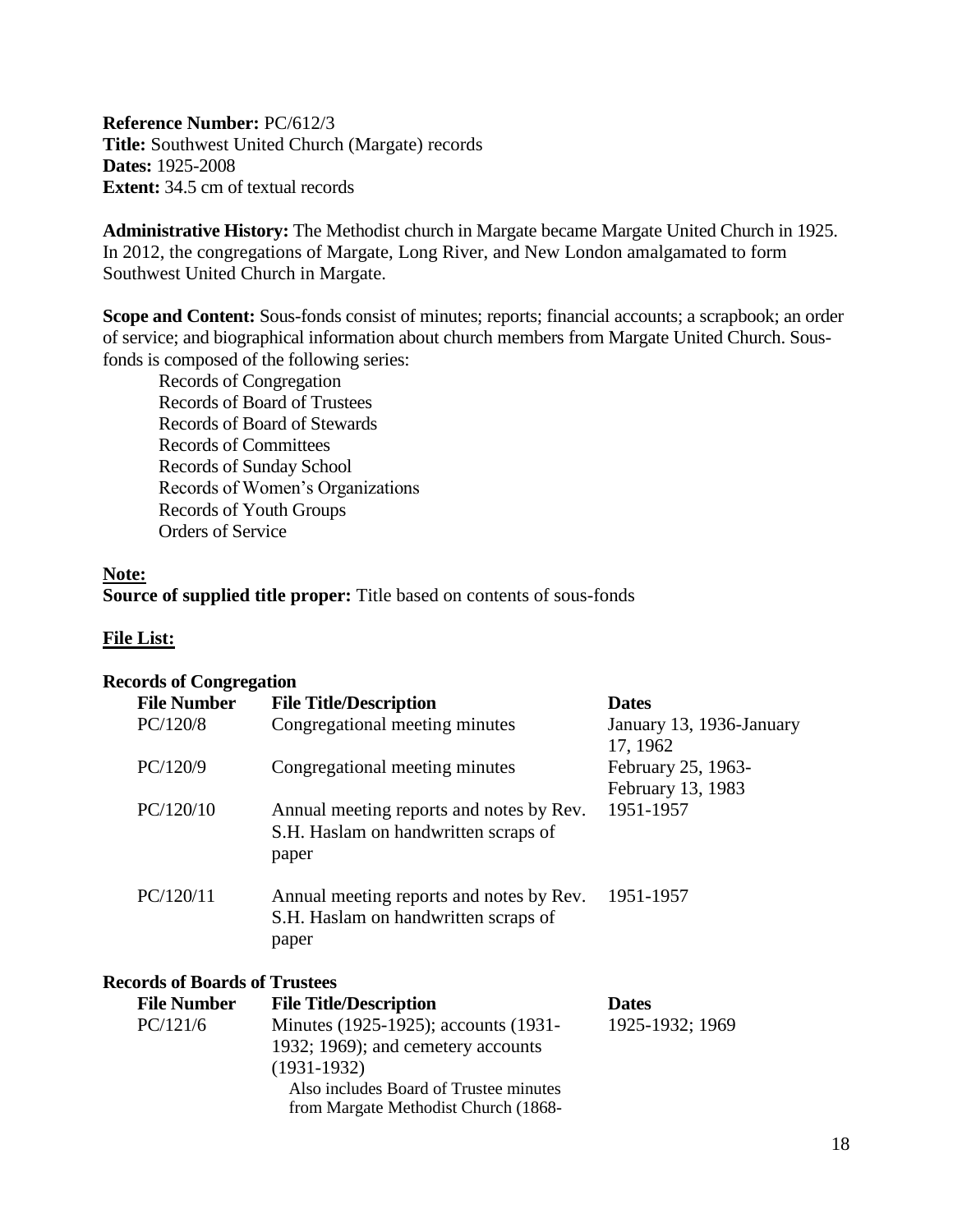|                                         | 1925) and names of pewholders and rents<br>$(1869-1875)$                                                                                     |                                        |  |  |  |
|-----------------------------------------|----------------------------------------------------------------------------------------------------------------------------------------------|----------------------------------------|--|--|--|
| PC/121/7                                | <b>Minutes</b><br>Also includes minutes from Margate<br>Methodist Church (April 1898)                                                        | <b>July 1927</b>                       |  |  |  |
| PC/593/4                                | Minutes                                                                                                                                      | December 1996-May 5,<br>2008           |  |  |  |
| <b>Records of Board of Stewards</b>     |                                                                                                                                              |                                        |  |  |  |
| <b>File Number</b>                      | <b>File Title/Description</b>                                                                                                                | <b>Dates</b>                           |  |  |  |
| PC/121/8                                | Steward's accounts<br>Also includes accounts from Margate<br>Methodist Church (1894-1925) and Board<br>of Trustee minutes (February 6, 1917) | 1925-1946                              |  |  |  |
| <b>Records of Committees</b>            |                                                                                                                                              |                                        |  |  |  |
| <b>File Number</b>                      | <b>File Title/Description</b>                                                                                                                | <b>Dates</b>                           |  |  |  |
| PC/139/4                                | 100 <sup>th</sup> Anniversary Committee                                                                                                      | 1998                                   |  |  |  |
|                                         | minutes/scrapbook<br>Includes newspaper clippings and<br>Committee minutes                                                                   |                                        |  |  |  |
|                                         | <b>Records of Sunday School</b>                                                                                                              |                                        |  |  |  |
| <b>File Number</b>                      | <b>File Title/Description</b>                                                                                                                | <b>Dates</b>                           |  |  |  |
| PC/124/1                                | Sunday School record book<br>Also includes Sunday School records from<br>Margate Methodist Church (1917-1925)                                | 1925-1931                              |  |  |  |
| PC/124/2                                | Sunday School report book                                                                                                                    | 1971-1977                              |  |  |  |
| <b>Records of Women's Organizations</b> |                                                                                                                                              |                                        |  |  |  |
| <b>File Number</b>                      | <b>File Title/Description</b>                                                                                                                | <b>Dates</b>                           |  |  |  |
| PC/137/10                               | WMS minutes and roll                                                                                                                         | June 8, 1925-December 2,<br>1936       |  |  |  |
| PC/137/11                               | WMS minutes and roll                                                                                                                         | January 6, 1937-August 6,<br>1947      |  |  |  |
| PC/137/12                               | WMS minutes and roll                                                                                                                         | September 3, 1947-<br>December 8, 1957 |  |  |  |
| PC/137/13                               | WMS minutes and roll                                                                                                                         | January 1, 1958-December<br>1961       |  |  |  |
| PC/138/14                               | WMS treasurer's book<br>Also includes accounts from Margate<br>Methodist Church WMS (1913-1925)                                              | 1925-1937                              |  |  |  |
| PC/139/8                                | Biographical information about first<br><b>WMS</b> members                                                                                   | n.d.                                   |  |  |  |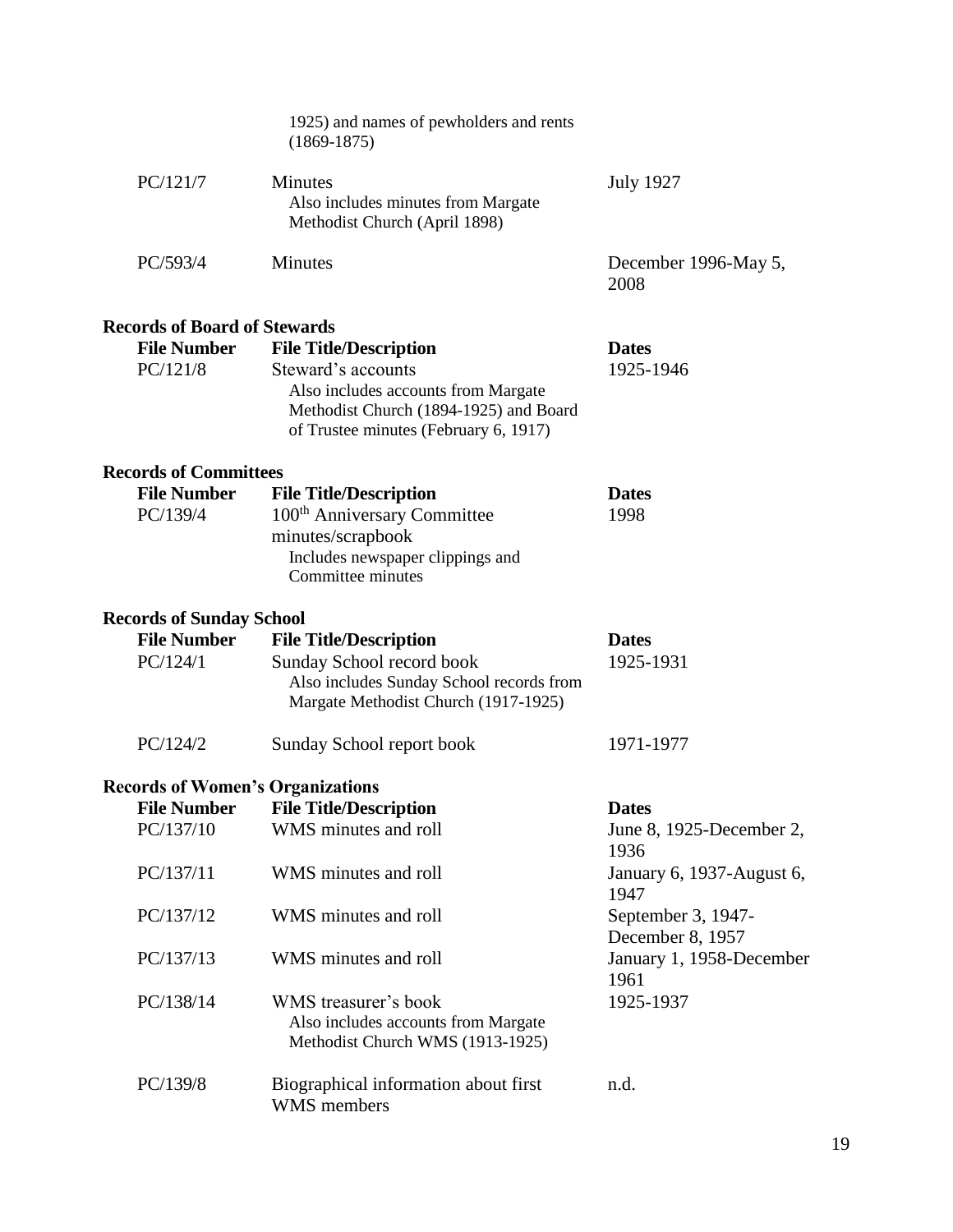| PC/138/11 | Margate and Clinton Women's<br>Association minutes and roll | October 18, 1956-May 21,<br>1959      |
|-----------|-------------------------------------------------------------|---------------------------------------|
| PC/119/7  | UCW minutes and roll                                        | January 9, 1962-January 5,<br>1971    |
| PC/119/8  | UCW minutes and roll                                        | February 2, 1971-May 6,<br>1975       |
| PC/120/1  | UCW minutes and roll                                        | June 3, 1975-September 5,<br>1978     |
| PC/120/2  | UCW minutes and roll                                        | October 3, 1978-November<br>5, 1985   |
| PC/593/5  | UCW minutes and roll                                        | December 4, 1985-March<br>3, 1992     |
| PC/593/6  | UCW minutes and roll                                        | April 7, 1992-November 2,<br>1999     |
| PC/593/7  | UCW minutes and roll                                        | November 7, 1999-<br>December 3, 2006 |
| PC/139/5  | [Margate?] UCW treasurer's book                             | 1960-1970                             |

## **Records of Youth Groups**

| <b>File Number</b>       | <b>File Title/Description</b>                                                             | <b>Dates</b>                             |
|--------------------------|-------------------------------------------------------------------------------------------|------------------------------------------|
| PC/124/4                 | Sunbeam Mission Band minutes and roll                                                     | March 1957-December 3,<br>1961           |
| PC/124/5                 | Mission Band leader's book<br>Includes agendas, list of members, and<br>financial reports | 1959-1962                                |
| PC/124/6                 | Messengers minutes and roll                                                               | February 21, 1960-<br>December 6, 1967   |
| PC/124/7                 | Messengers minutes and roll                                                               | September 17, 1969-<br>November 30, 1971 |
| <b>Orders of Service</b> |                                                                                           |                                          |

| <b>File Number</b> | <b>File Title/Description</b>           | <b>Dates</b>     |
|--------------------|-----------------------------------------|------------------|
| PC/1471/3          | Order of service for $75th$ anniversary | November 4, 1973 |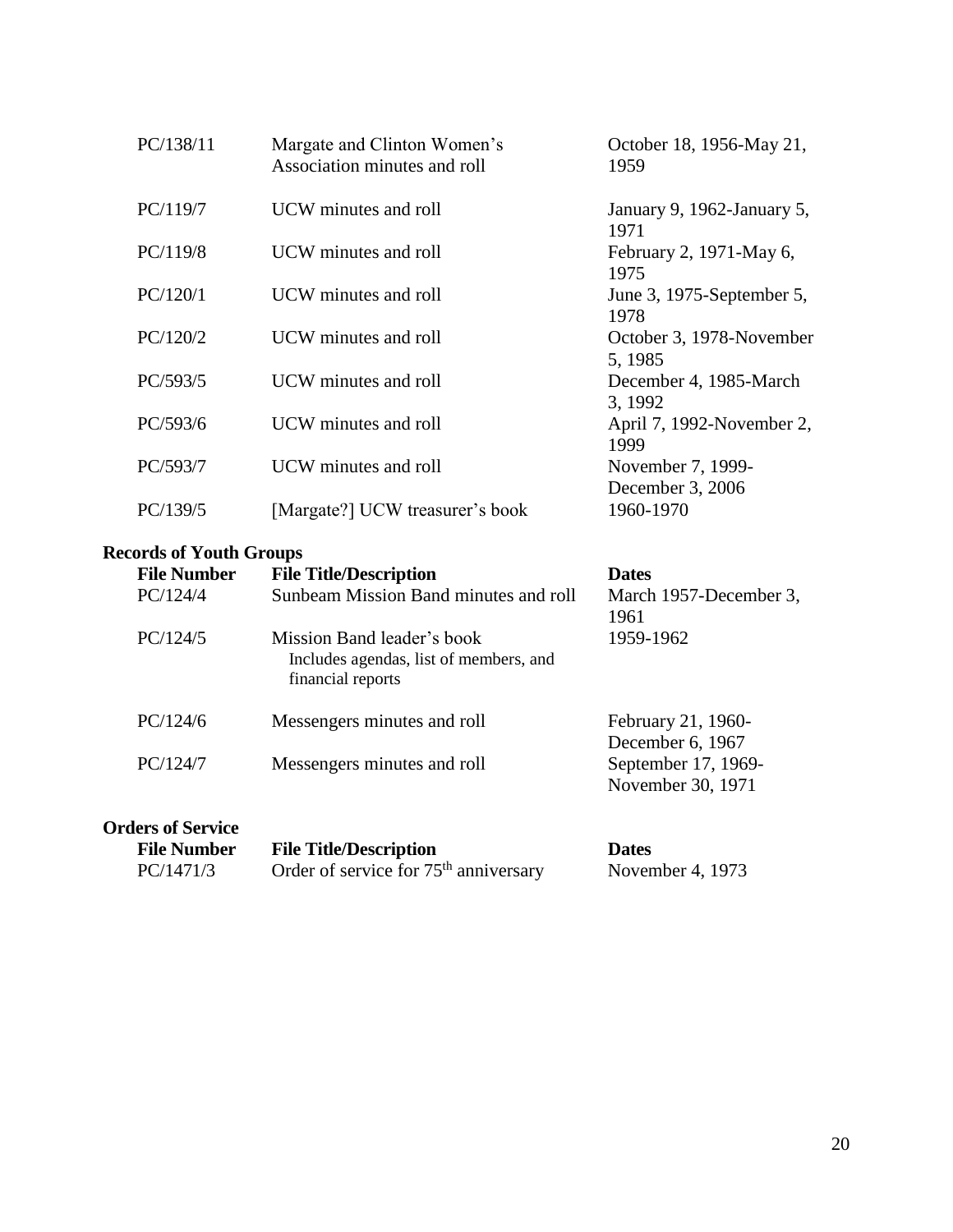<span id="page-20-0"></span>**Reference Number:** PC/612/4 **Title:** Princetown Presbyterian Church records **Dates:** 1807-1925 **Extent:** 18 cm of textual records

**Administrative History:** The first Presbyterian minister to visit the area was Rev. James MacGregor. He arrived on Prince Edward Island via Pictou, Nova Scotia in 1791. Rev. MacGregor visited the area frequently until Rev. John Urquhart arrived from the United States in 1800. After Rev. Urquhart left in 1802, Dr. James MacGregor, Rev. Duncan Ross, and Rev. Peter Gordon visited as they were able. Rev. John Keir was ordained in Princetown in 1810. It was under his pastorate that a church was built at Yankee Hill, New London Harbour, in 1816.

The first Presbyterian building in Princetown was actually at Ellison's Brook, about a mile (1.6 kilometres) due west of the current church. It was of log construction and was built circa 1794. That structure was moved to the current site in 1810. A second church was built in 1813. The first Missionary Society to be formed in Canada was established at Princetown in 1825 called "The Princetown Society for the Propagation of the Gospel and Other Religious Purposes", familiarly known as the "Presbyterian Female Society". A new church was built in 1869 and officially dedicated 21 October 1870.

Upon the formation of The United Church of Canada in 1925, Princetown Presbyterian Church became Princetown United Church.

**Scope and Content:** Sous-fonds consists of minutes; reports; an index to baptisms; and a programme from Princetown Presbyterian Church. Sous-fonds is composed of the following series:

Baptism/Marriage/Burial Records Records of Congregation Records of Board of Managers Records of Session Records of Adult Organizations Records of Women's Organizations Records of Youth Organizations Orders of Service

#### **Note:**

**Source of supplied title proper:** Title based on contents of sous-fonds

#### **File List:**

#### **Baptism/Marriage/Burial Records**

| <b>File Number</b> | <b>File Title/Description</b>                                    | <b>Dates</b>              |
|--------------------|------------------------------------------------------------------|---------------------------|
| PC/1483/9          | Index of baptisms performed at                                   | March 11, 1886-October 8, |
|                    | Princetown Presbyterian Church                                   | 1895                      |
| PC/1483/10         | Index of baptisms performed at<br>Princetown Presbyterian Church | February 6, 1903-1925     |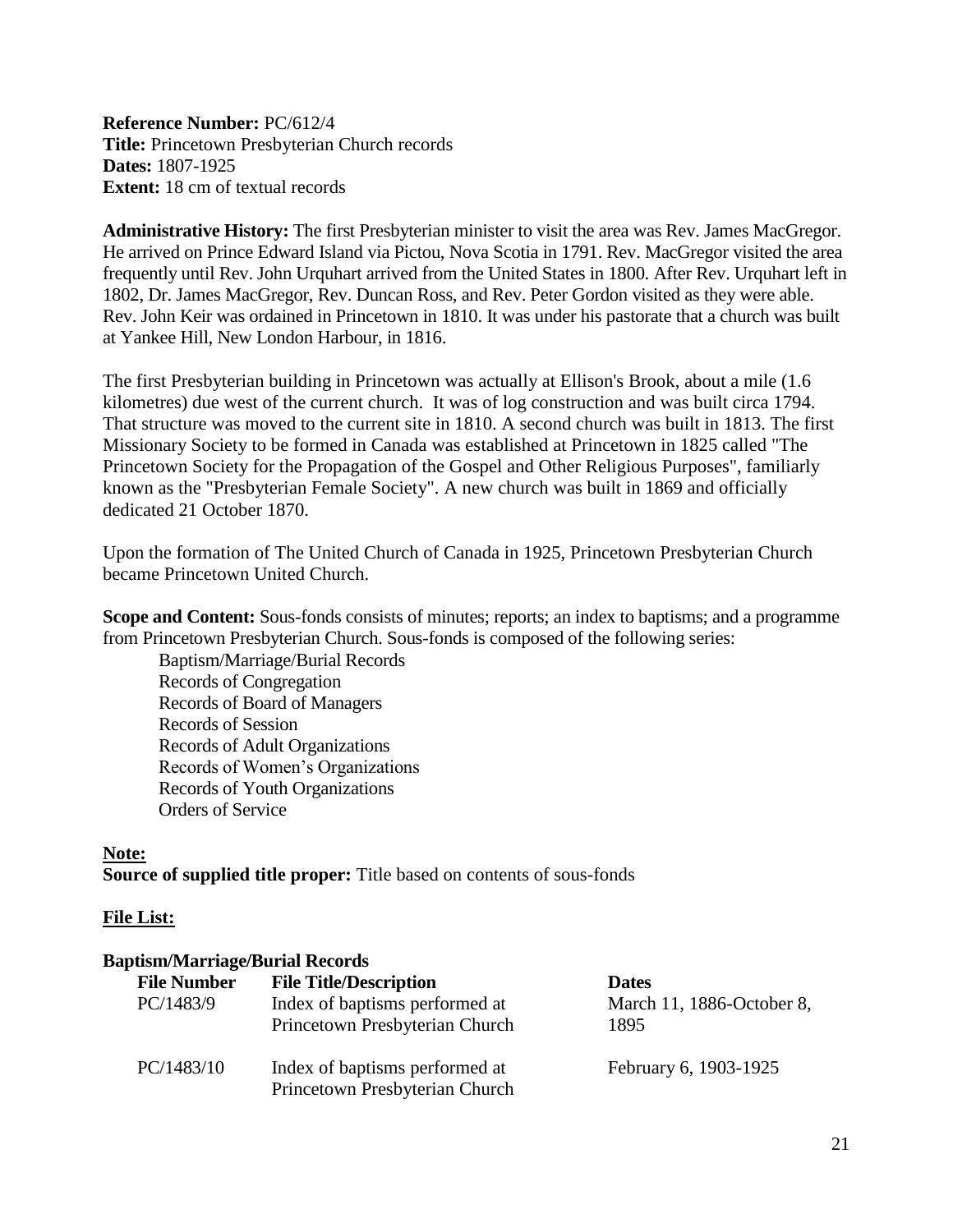#### Also includes index performed at Princetown United Church (1925-1946)

| <b>Records of Congregation</b>          |                                                                                                                                                     |                                         |
|-----------------------------------------|-----------------------------------------------------------------------------------------------------------------------------------------------------|-----------------------------------------|
| <b>File Number</b>                      | <b>File Title/Description</b>                                                                                                                       | <b>Dates</b>                            |
| PC/122/1                                | Princetown Presbyterian Church<br>congregational meeting minutes<br>Also includes minutes from Princetown<br>United Church (1925-1936)              | January 14, 1919-1925                   |
| <b>Records of Board of Managers</b>     |                                                                                                                                                     |                                         |
| <b>File Number</b>                      | <b>File Title/Description</b>                                                                                                                       | <b>Dates</b>                            |
| PC/120/15                               | Princetown Presbyterian Church Board of<br>Manager's minutes<br>Also includes minutes from Princetown<br>United Church (1925-1936)                  | May 17, 1904-1925                       |
| PC/122/4                                | Princetown Presbyterian Church Board of<br>Managers minutes (draft)                                                                                 | May-October 1904                        |
| <b>Records of Session</b>               |                                                                                                                                                     |                                         |
| <b>File Number</b>                      | <b>File Title/Description</b>                                                                                                                       | <b>Dates</b>                            |
| PC/120/3<br><b>MF-110</b>               | Princetown Presbyterian Church session<br>minutes                                                                                                   | November 9, 1807-<br>February 6, 1844   |
| PC/120/4                                | Princetown Presbyterian Church session<br>minutes                                                                                                   | February 20, 1844-<br>November 25, 1889 |
| <b>Records of Adult Organizations</b>   |                                                                                                                                                     |                                         |
| <b>File Number</b>                      | <b>File Title/Description</b>                                                                                                                       | <b>Dates</b>                            |
| PC/122/3                                | Princetown Presbyterian Church Bible<br>and Missionary Society minutes                                                                              | March 1871-March 1879                   |
| PC/122/5                                | Princetown Presbyterian Church Bible<br>and Missionary Society minutes<br>Also includes minutes from Princetown<br><b>United Church (1925-1927)</b> | March 14, 1911-1925                     |
| <b>Records of Women's Organizations</b> |                                                                                                                                                     |                                         |
| <b>File Number</b>                      | <b>File Title/Description</b>                                                                                                                       | <b>Dates</b>                            |
| PC/120/5                                | The Prince Town Female Society for                                                                                                                  | 1825-1827                               |
| <b>MF-110</b>                           | Propagating the Gospel and Other<br>Religious Purposes-Report and list of<br>subscribers                                                            |                                         |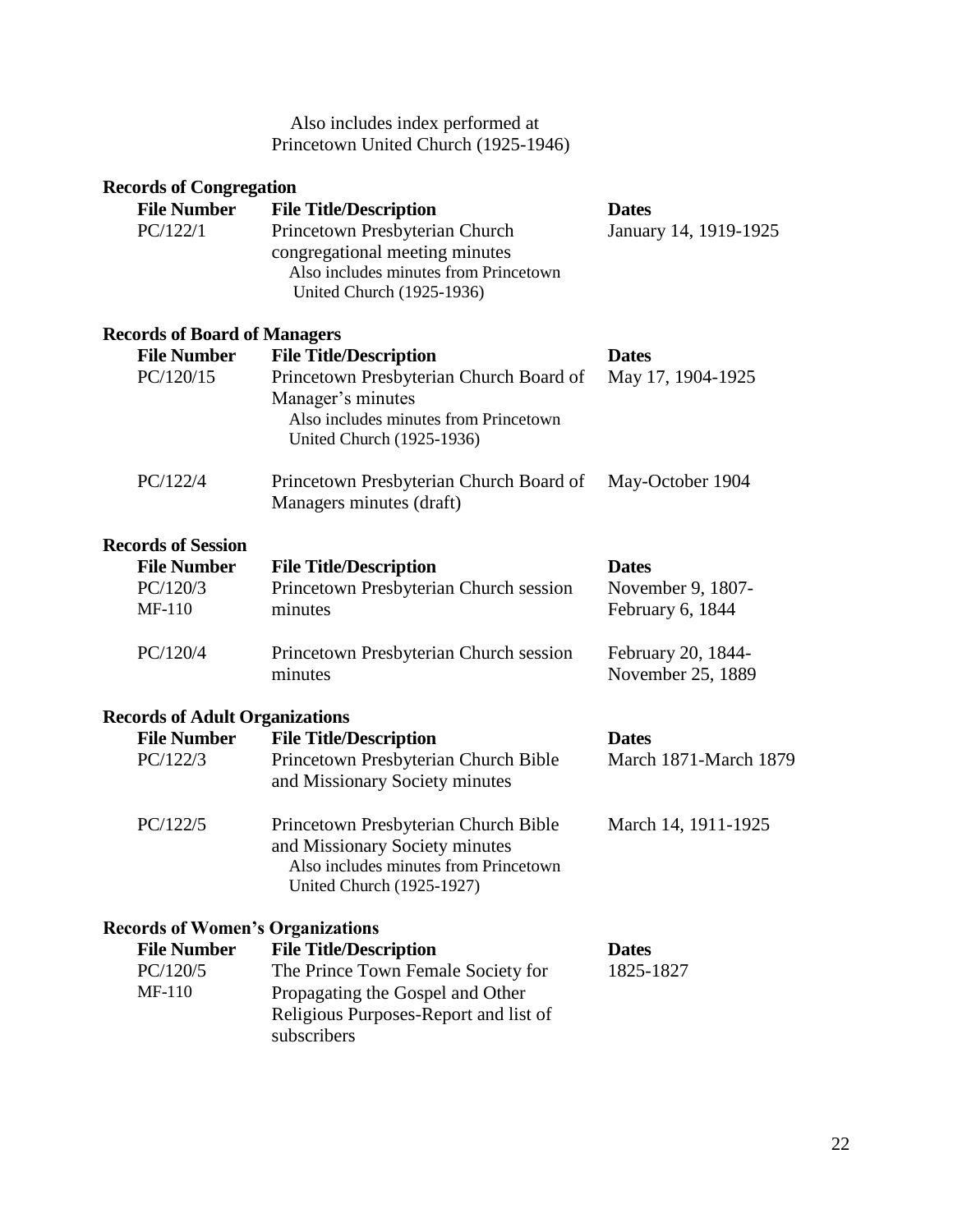| PC/214/16                             | Princetown Presbyterian Woman's<br>Foreign Missionary Society (WFMS)<br>minutes and roll                                                 | May 8, 1906-May 7, 1918           |
|---------------------------------------|------------------------------------------------------------------------------------------------------------------------------------------|-----------------------------------|
| PC/214/14                             | Princetown Presbyterian Ladies Aid<br>minutes                                                                                            | June 12, 1911-June 14,<br>1918    |
| PC/214/15                             | Princetown Presbyterian/United Church<br>Ladies Aid minutes<br>Also includes minutes from Princetown<br><b>United Church (1925-1947)</b> | January 19, 1925-June<br>1925     |
| <b>Records of Youth Organizations</b> |                                                                                                                                          |                                   |
| <b>File Number</b>                    | <b>File Title/Description</b>                                                                                                            | <b>Dates</b>                      |
| PC/123/1                              | Princetown Presbyterian Church Young<br>People's Society for Christian Endeavour<br>minutes<br>Includes constitution and members roll    | August 22, 1892-August 2,<br>1894 |
| PC/122/6                              | Princetown Presbyterian Church "Help -<br>Each-Other" Mission Band minutes and<br>roll                                                   | November 1896-February<br>1900    |
| PC/122/7                              | Princetown Presbyterian Church "Help -<br>Each-Other" Mission Band minutes and<br>roll                                                   | March 1900-June [1905]            |
| <b>Orders of Service</b>              |                                                                                                                                          |                                   |
| <b>File Number</b><br>PC/1471/3       | <b>File Title/Description</b><br>Photocopy of Princetown Presbyterian<br><b>Church Centennial Programme</b>                              | <b>Dates</b><br>1908              |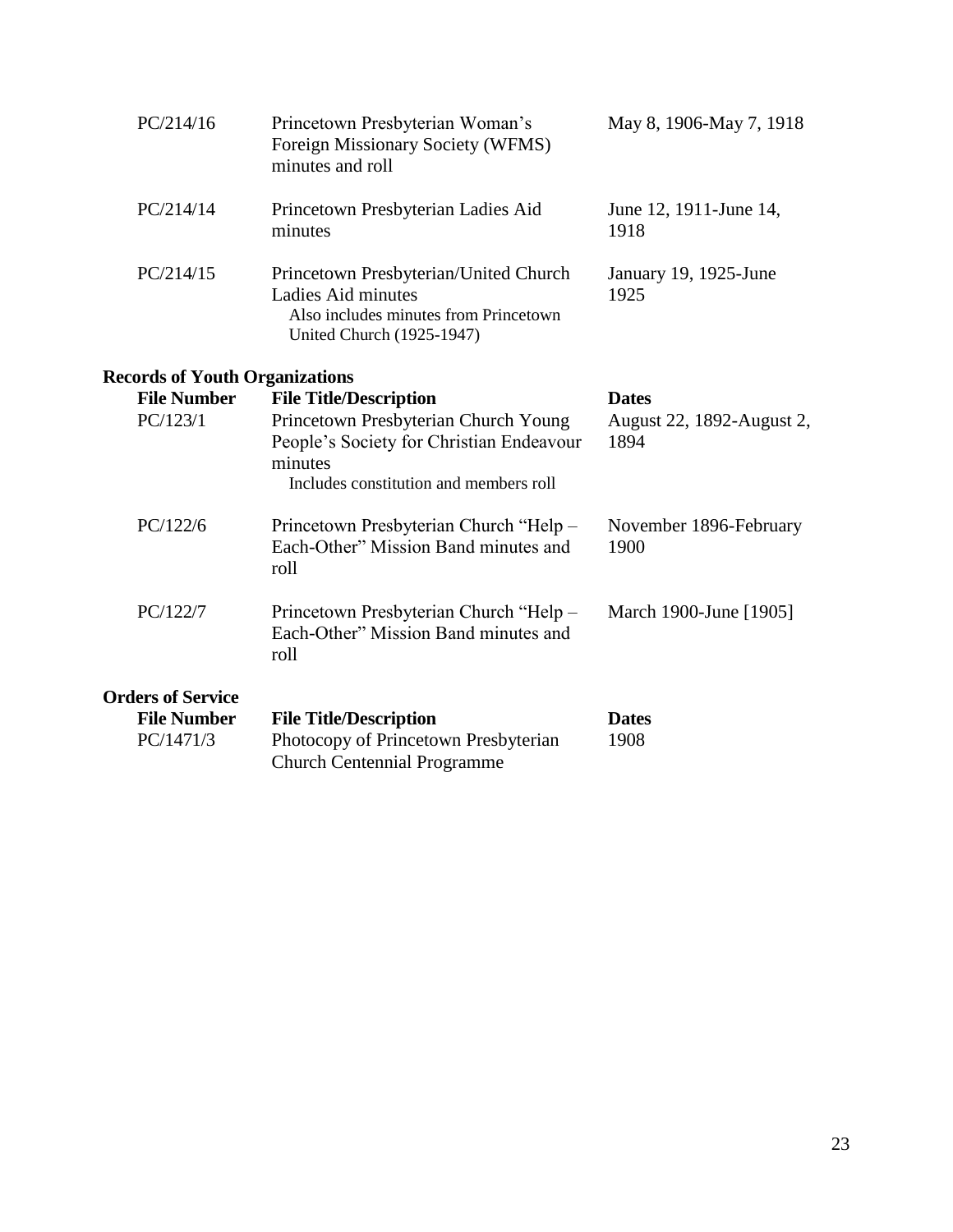<span id="page-23-0"></span>**Reference Number:** PC/612/5 **Title:** Princetown United Church (Malpeque) records **Dates:** 1925-2007 **Extent:** 23 cm of textual records

**Administrative History:** Upon the formation of The United Church of Canada in 1925, Princetown Presbyterian Church became Princetown United Church. Princetown was the head of its own pastoral charge until it joined Margate Pastoral Charge in 1968.

**Scope and Content:** Sous-fonds consists of baptism/marriage/burial records, minutes, reports, and an order of service from Princetown United Church. Sous-fonds is composed of the following series:

Baptism/Marriage/Burial Records Records of Congregation Records of Board of Managers Records of Women's Organizations Records of Youth Organizations Orders of Service

#### **Note:**

**Source of supplied title proper:** Title based on contents of sous-fonds

#### **File List:**

#### **Baptism/Marriage/Burial Records**

| <b>File Number</b> | <b>File Title/Description</b>                                                                                                                                                    | <b>Dates</b>                        |
|--------------------|----------------------------------------------------------------------------------------------------------------------------------------------------------------------------------|-------------------------------------|
| PC/1483/9          | Index to baptism records performed at<br><b>Princetown United Church</b><br>Also includes index to baptisms at<br>Princetown Presbyterian (1903-1925)                            | 1925-May 18, 1946                   |
| PC/686/5           | Princetown United Church register:<br>Marriages (September 6, 1950-August 13,<br>1966)<br>Baptisms (September 10, 1950-May 15,<br>1966)<br>Burials (July 16, 1950-April 3, 1967) | 1950-1967                           |
| PC/686/6           | Princetown United Church baptism<br>register                                                                                                                                     | September 18, 1966-July<br>30, 1967 |
| PC/686/3           | Princetown United Church register:<br>Marriages (November 16, 1968-August 9,<br>1983)<br>Baptisms (June 3, 1962-May 8, 1983)<br>Burials (July 6, 1967-September 3, 1983)         | 1962-1983                           |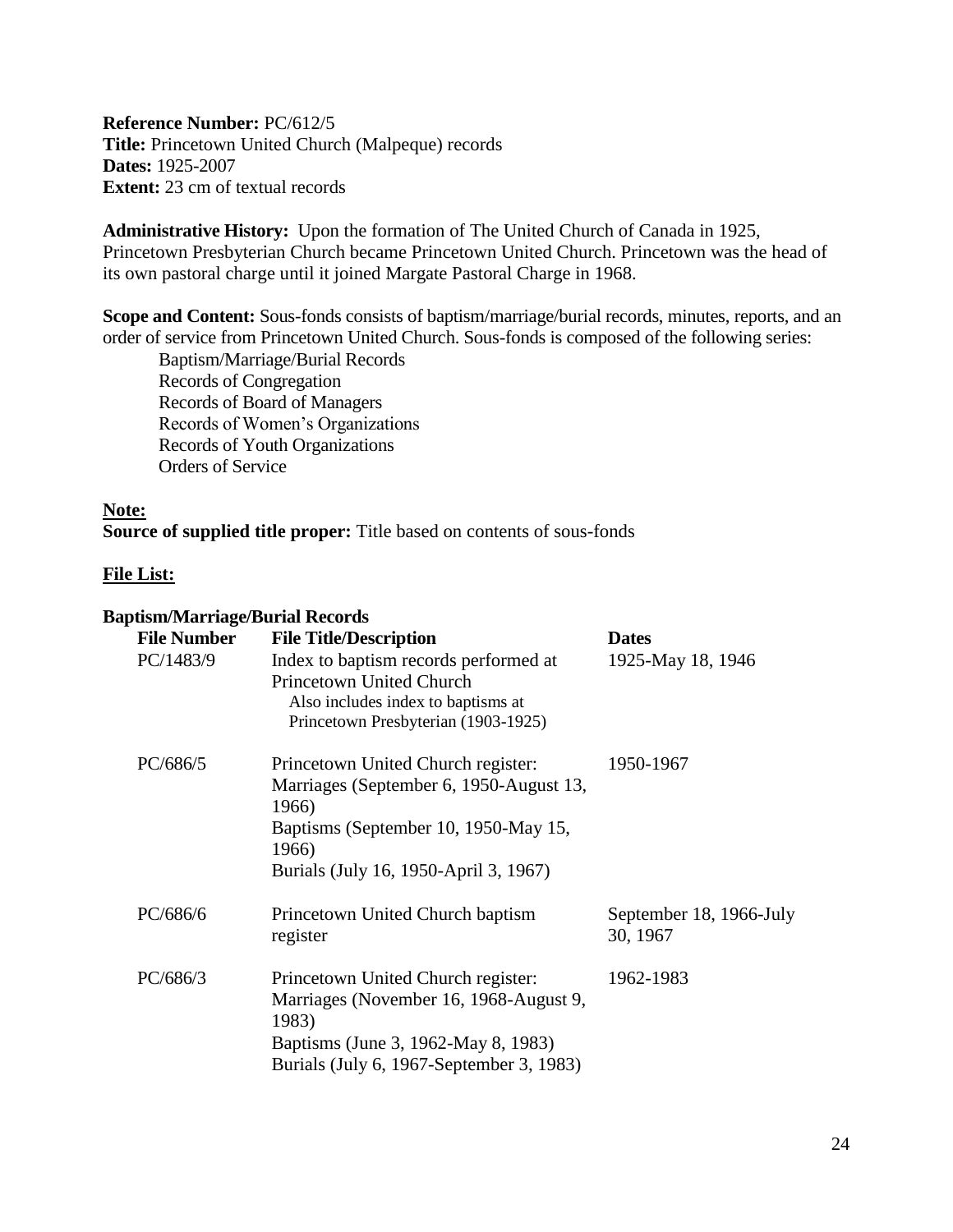| <b>Records of Congregation</b>          |                                                                                                                                                          |                                        |
|-----------------------------------------|----------------------------------------------------------------------------------------------------------------------------------------------------------|----------------------------------------|
| <b>File Number</b><br>PC/122/1          | <b>File Title/Description</b><br>Congregational meeting minutes<br>Also includes minutes from Princetown<br>Presbyterian Church (1919-1925)              | <b>Dates</b><br>1925-July 13, 1936     |
| PC/122/2                                | Annual meeting reports and notes by Rev.<br>S. H. Haslam                                                                                                 | 1952-1953                              |
| <b>Records of Board of Managers</b>     |                                                                                                                                                          |                                        |
| <b>File Number</b>                      | <b>File Title/Description</b>                                                                                                                            | <b>Dates</b>                           |
| PC/120/15                               | <b>Minutes</b><br>Also includes minutes from Princetown<br>Presbyterian Church (1904-1925)                                                               | 1925-June 8, 1936                      |
| PC/120/16                               | Minutes<br>Also includes Board of Stewards minutes                                                                                                       | March 9, 1936-January 9,<br>1986       |
| <b>Records of Women's Organizations</b> |                                                                                                                                                          |                                        |
| <b>File Number</b><br>PC/122/5          | <b>File Title/Description</b><br><b>Bible and Missionary Society minutes</b><br>Also includes minutes from Princetown<br>Presbyterian Church (1911-1925) | <b>Dates</b><br>1925-March 8, 1927     |
| PC/214/15                               | Ladies Aid minutes<br>Also includes minutes from Princetown<br>Presbyterian Church (January-June 1925)                                                   | 1925-January 15, 1947                  |
| PC/216/13                               | Malpeque and Baltic WMS minutes and<br>roll                                                                                                              | July 1935-December 1945                |
| PC/216/14                               | Malpeque and Baltic WMS minutes and<br>roll                                                                                                              | January 8, 1946-November<br>1953       |
| PC/215/13                               | Malpeque and Baltic WMS minutes and<br>roll                                                                                                              | December 10, 1953-<br>December 7, 1957 |
| PC/215/3                                | Malpeque and Baltic WMS minutes and<br>roll                                                                                                              | January 9, 1958-September<br>13, 1960  |
| PC/216/15                               | Malpeque and Baltic WMS treasurer's<br>book                                                                                                              | January 1955-January 1970              |
| PC/216/6                                | WMS Darnley-Sea View Unit minutes<br>and roll                                                                                                            | July 9, 1951-April 12,<br>1957         |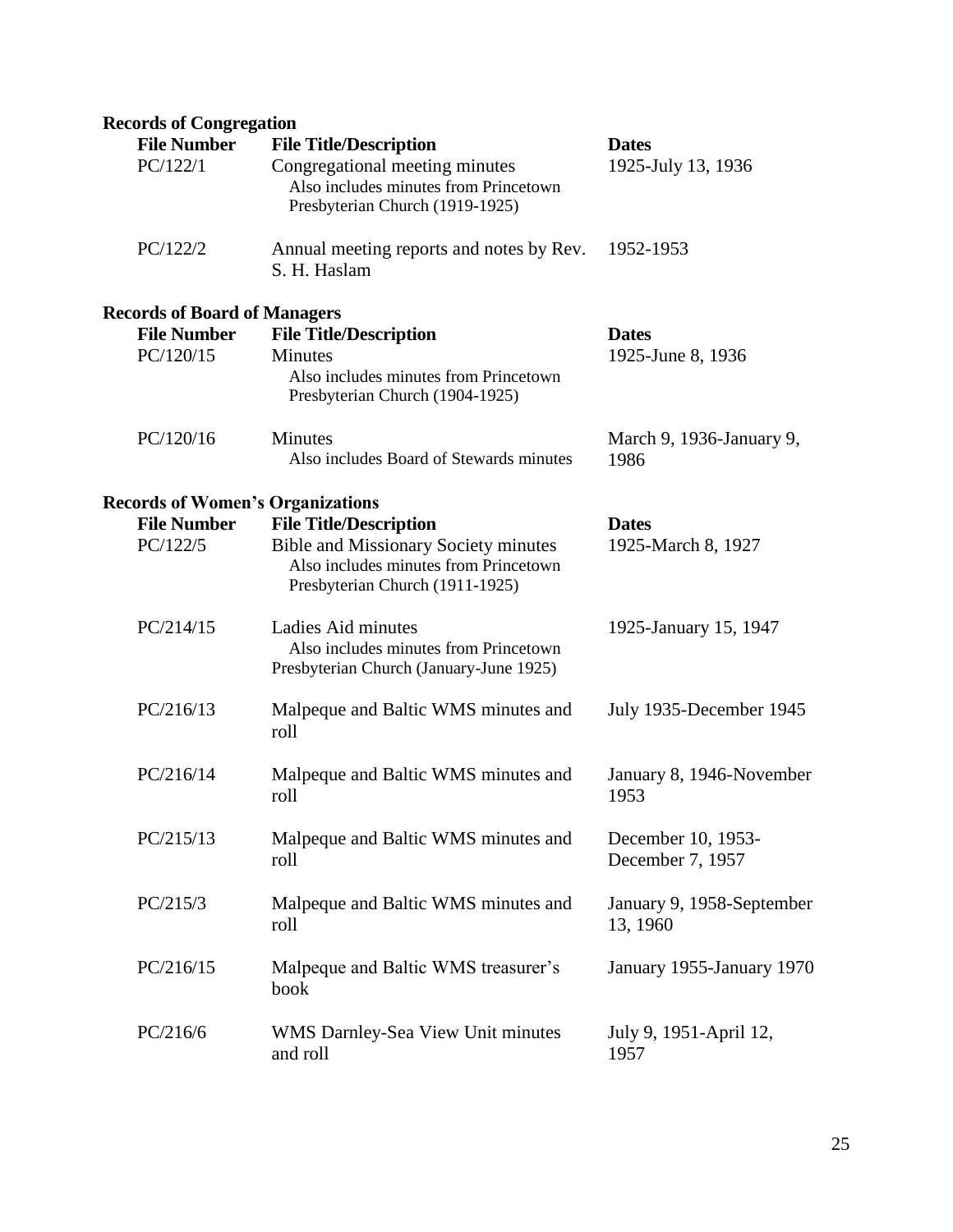| PC/216/3                              | UCW minutes and roll                                                                                                                          | November 28, 1961-<br>October 1985                        |  |
|---------------------------------------|-----------------------------------------------------------------------------------------------------------------------------------------------|-----------------------------------------------------------|--|
| PC/215/15                             | UCW minutes and roll                                                                                                                          | November 12, 1985-<br>October 1995                        |  |
| PC/215/14                             | UCW minutes and roll                                                                                                                          | November 14, 1995-                                        |  |
| PC/216/7                              | UCW Darnley-Sea View Unit minutes<br>and roll                                                                                                 | October 9, 2007<br>January 16, 1962-<br>December 14, 1965 |  |
| PC/216/4                              | UCW Darnley-Sea View Unit minutes<br>and roll                                                                                                 | January 11, 1966-<br>December 11, 1968                    |  |
| PC/216/8                              | UCW Darnley-Sea View Unit minutes<br>and roll                                                                                                 | January 1969-December<br>1971                             |  |
| PC/216/10                             | UCW Darnley-Sea View Unit minutes<br>and roll                                                                                                 | January 1972-June 1975                                    |  |
| PC/216/11                             | UCW Darnley-Sea View Unit minutes<br>and roll                                                                                                 | July 8, 1975-May 8, 1979                                  |  |
| PC/216/12                             | UCW Darnley-Sea View Unit minutes<br>and roll                                                                                                 | June 12, 1979-June 1985                                   |  |
| PC/216/9                              | Malpeque UCW Hamilton Unit minutes<br>and roll                                                                                                | March 1968-November 9,<br>1971                            |  |
| PC/216/16                             | Malpeque and Baltic UCW Unit minutes<br>and roll                                                                                              | December 13, 1966-<br>November 12, 1974                   |  |
| PC/216/17                             | Malpeque and Baltic UCW Unit minutes<br>and roll                                                                                              | January 1975-November<br>1983                             |  |
| <b>Records of Youth Organizations</b> |                                                                                                                                               |                                                           |  |
| <b>File Number</b>                    | <b>File Title/Description</b>                                                                                                                 | <b>Dates</b>                                              |  |
| PC/215/13                             | Malpeque and Baltic Help Each Other<br><b>Mission Band minutes</b><br>Also includes minutes from Malpeque and<br>Baltic Methodist (1921-1925) | 1925-December 1929                                        |  |
| PC/122/18                             | Mission Band minutes and roll                                                                                                                 | January 21, 1939-May 13,<br>1950                          |  |
| PC/214/20                             | CGIT minutes and roll                                                                                                                         | September 28, 1955-May<br>30, 1956                        |  |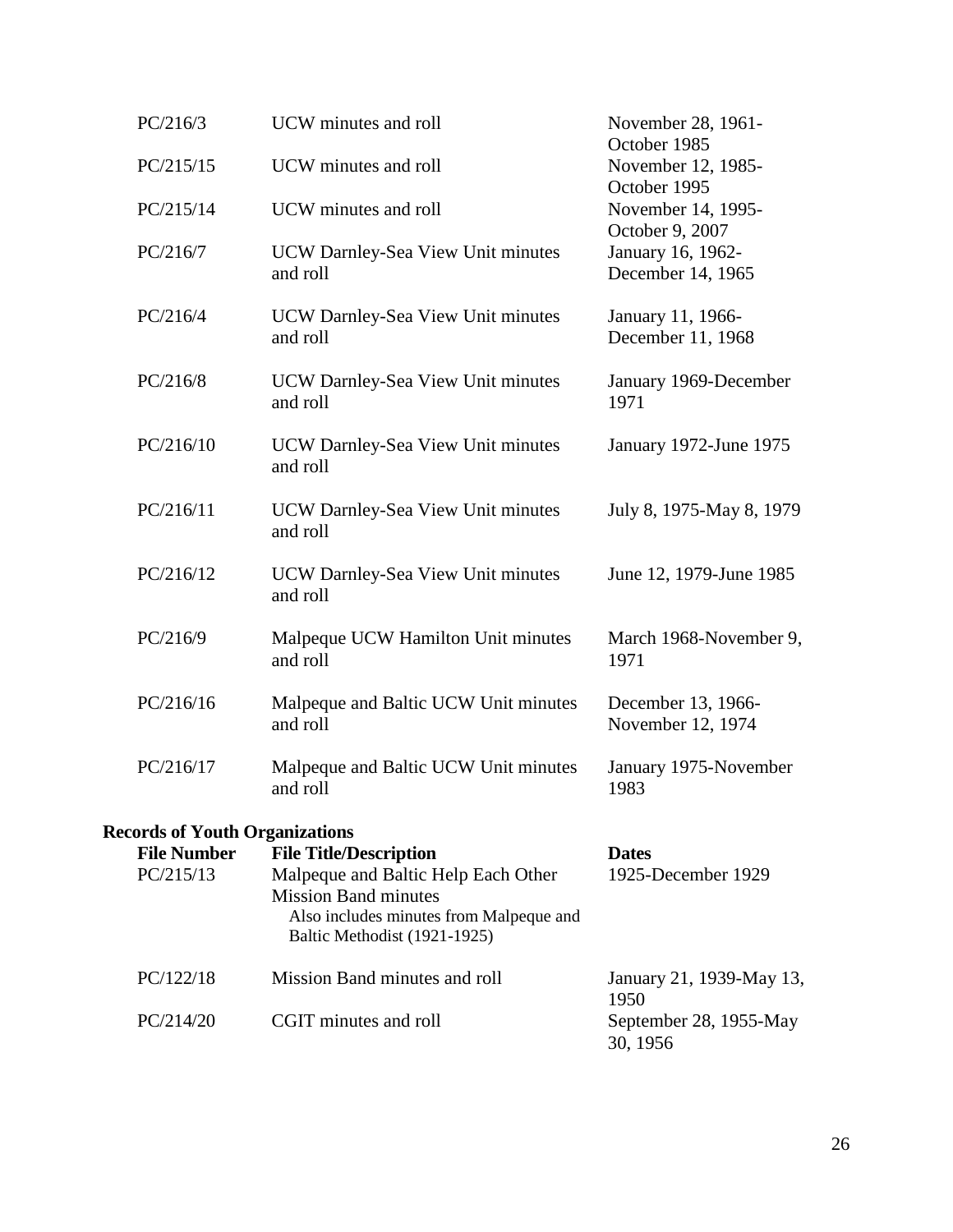| <b>Orders of Service</b> |                                         |               |
|--------------------------|-----------------------------------------|---------------|
| <b>File Number</b>       | <b>File Title/Description</b>           | <b>Dates</b>  |
| PC/1471/3                | Order of service for Mission Festival   | June 15, 1975 |
|                          | Service                                 |               |
| PC/483/21                | Order of service: Re-dedication service | May 9, 1976   |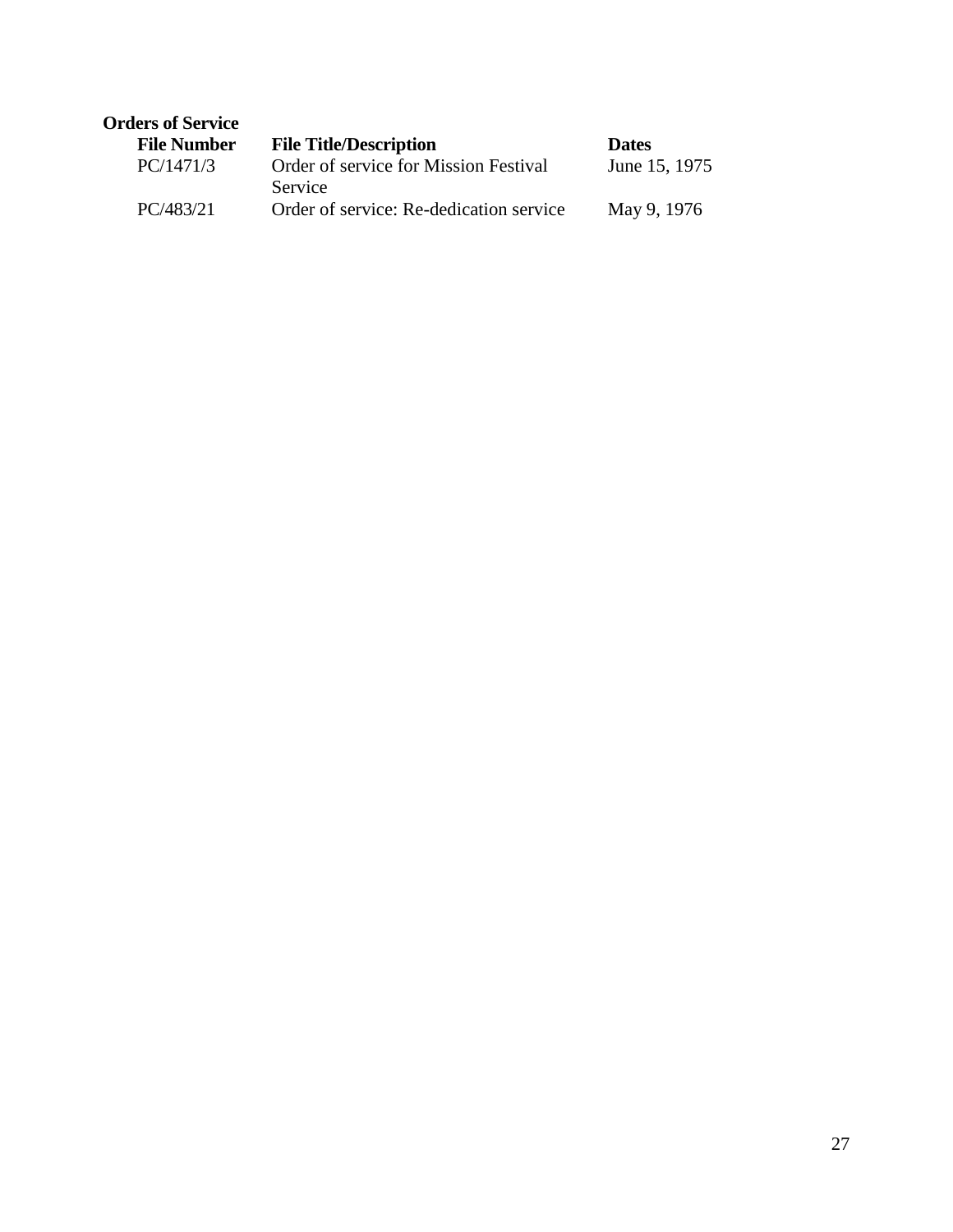<span id="page-27-0"></span>**Reference Number:** PC/612/6 **Title:** Long River United Church records **Dates:** 1925-2011 **Extent:** 23.5 cm of textual records

**Administrative History:** In 1925, the Methodist congregation in Long River became part of The United Church of Canada. A church building was opened and dedicated for worship on November 4, 1928. In 2012, the congregations of Margate, Long River, and New London amalgamated to form Southwest United Church in Margate.

**Scope and Content:** Sous-fonds consist of minutes; financial accounts; correspondence; orders of service; and unpublished histories from Long River United Church. Sous-fonds is composed of the following series:

Records of Congregation Records of Treasurer Records of Women's Organizations Orders of Service Church Histories

#### **Note:**

**Source of supplied title proper:** Title based on contents of sous-fonds

#### **File List:**

| <b>Records of Congregation</b>                                                            |                                      |
|-------------------------------------------------------------------------------------------|--------------------------------------|
| <b>File Title/Description</b>                                                             | <b>Dates</b>                         |
| Congregational meeting minutes                                                            | January 7, 1926-November<br>4, 1928  |
| Congregational meeting minutes                                                            | January 14, 1948-January<br>12, 1960 |
| Annual meeting reports and notes by Rev.<br>S.H. Haslam on handwritten scraps of<br>paper | 1951-1957                            |
| Congregational meeting minutes                                                            | 1961-1966                            |
| Congregational meeting minutes                                                            | January 10, 1967-January<br>8, 1984  |
| Congregational meeting minutes                                                            | January 13, 1985-June 5,<br>2011     |
|                                                                                           |                                      |

## **Records of Treasurer**

| <b>File Number</b> | <b>File Title/Description</b> | <b>Dates</b> |
|--------------------|-------------------------------|--------------|
| PC/138/2           | Treasurer's book              | 1928-1955    |
| PC/138/3           | Treasurer's book              | 1957-1978    |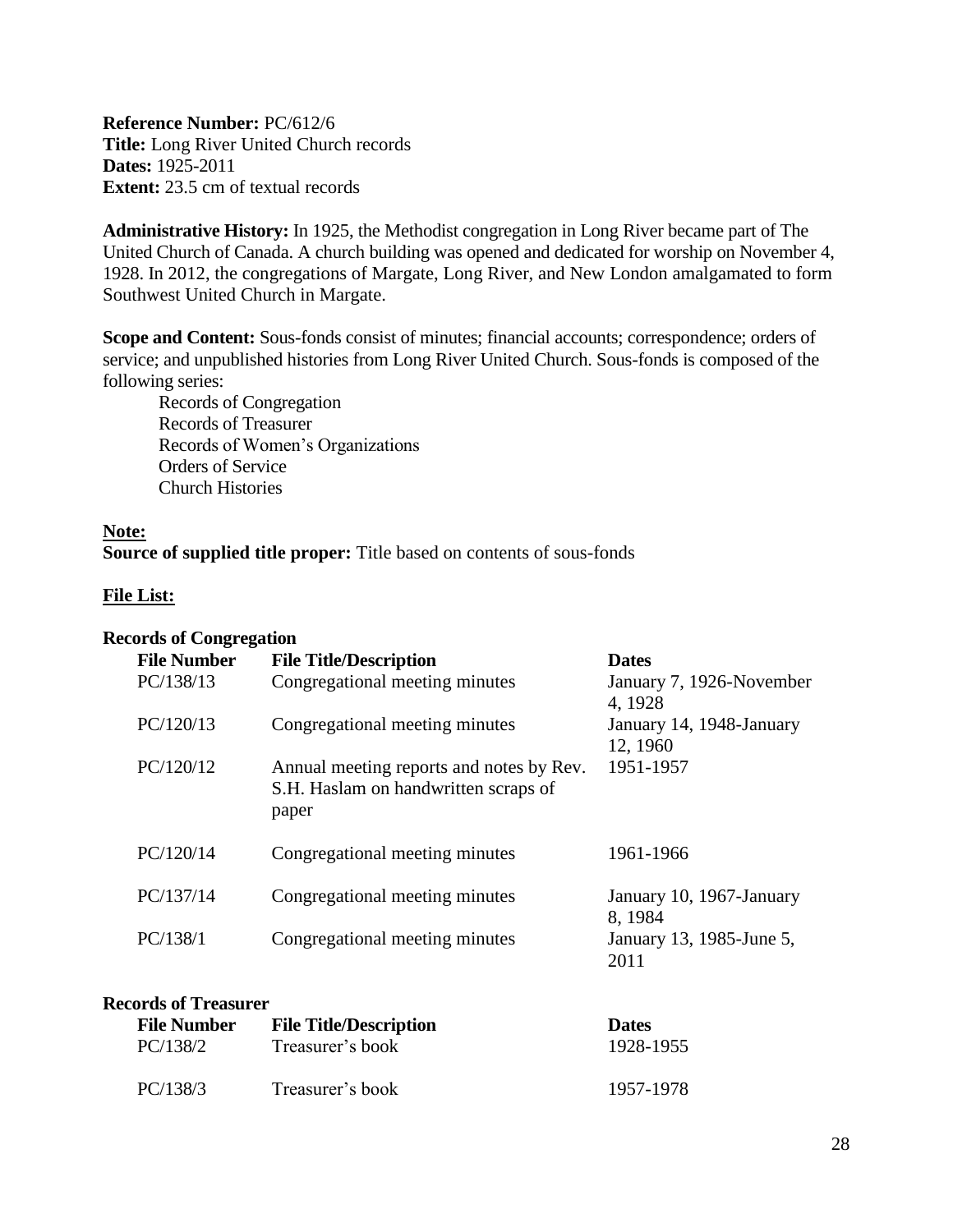| PC/138/4                                | Treasurer's book                                                                                          | 1979-1991                              |
|-----------------------------------------|-----------------------------------------------------------------------------------------------------------|----------------------------------------|
| PC/139/7                                | <b>Financial statement</b>                                                                                | 1975                                   |
| <b>Records of Women's Organizations</b> |                                                                                                           |                                        |
| <b>File Number</b>                      | <b>File Title/Description</b>                                                                             | <b>Dates</b>                           |
| PC/139/9                                | Ladies Aid treasurer's book                                                                               | 1954-1961                              |
| PC/215/8                                | <b>WMS</b> Auxiliary minutes<br>Also includes WMS minutes from Long<br>River Methodist Church (1921-1925) | 1925-April 4, 1935                     |
| PC/214/21                               | <b>WMS</b> minutes<br>Also includes Long River Methodist<br>Church WMS (1911-1925)                        | 1925-March 1927                        |
| PC/216/1                                | <b>WMS</b> minutes                                                                                        | May 2, 1935-September 1,<br>1943       |
| PC/216/2                                | <b>WMS</b> minutes                                                                                        | October 7, 1943-December<br>5, 1950    |
| PC/215/12                               | <b>WMS</b> minutes                                                                                        | January 9, 1951-May 11,<br>1953        |
| PC/215/6                                | WMS minutes and roll                                                                                      | June 9, 1953-July 11, 1961             |
| PC/215/11                               | WMS treasurer's book                                                                                      | January 1936-December<br>1959          |
| PC/215/10                               | WMS/UCW minutes                                                                                           | August 8, 1961-March<br>1964           |
| PC/215/5                                | UCW minutes and roll                                                                                      | January 13, 1968-March<br>1974         |
| PC/215/9                                | UCW minutes and roll                                                                                      | April 16, 1974-December<br>9,1980      |
| PC/216/4                                | UCW minutes and roll                                                                                      | January 16, 1981-<br>December 11, 1984 |
| PC/138/5                                | UCW minutes and roll                                                                                      | January 8, 1985-February<br>12, 1991   |
| PC/686/16                               | <b>UCW</b> minutes                                                                                        | March 1991-December<br>1998            |
| PC/593/8                                | <b>UCW</b> minutes                                                                                        | January 12, 1999-<br>November 14, 2006 |
| PC/139/7                                | -History of "United Church Women, Long<br>River," 8 pp. typed                                             | n.d.                                   |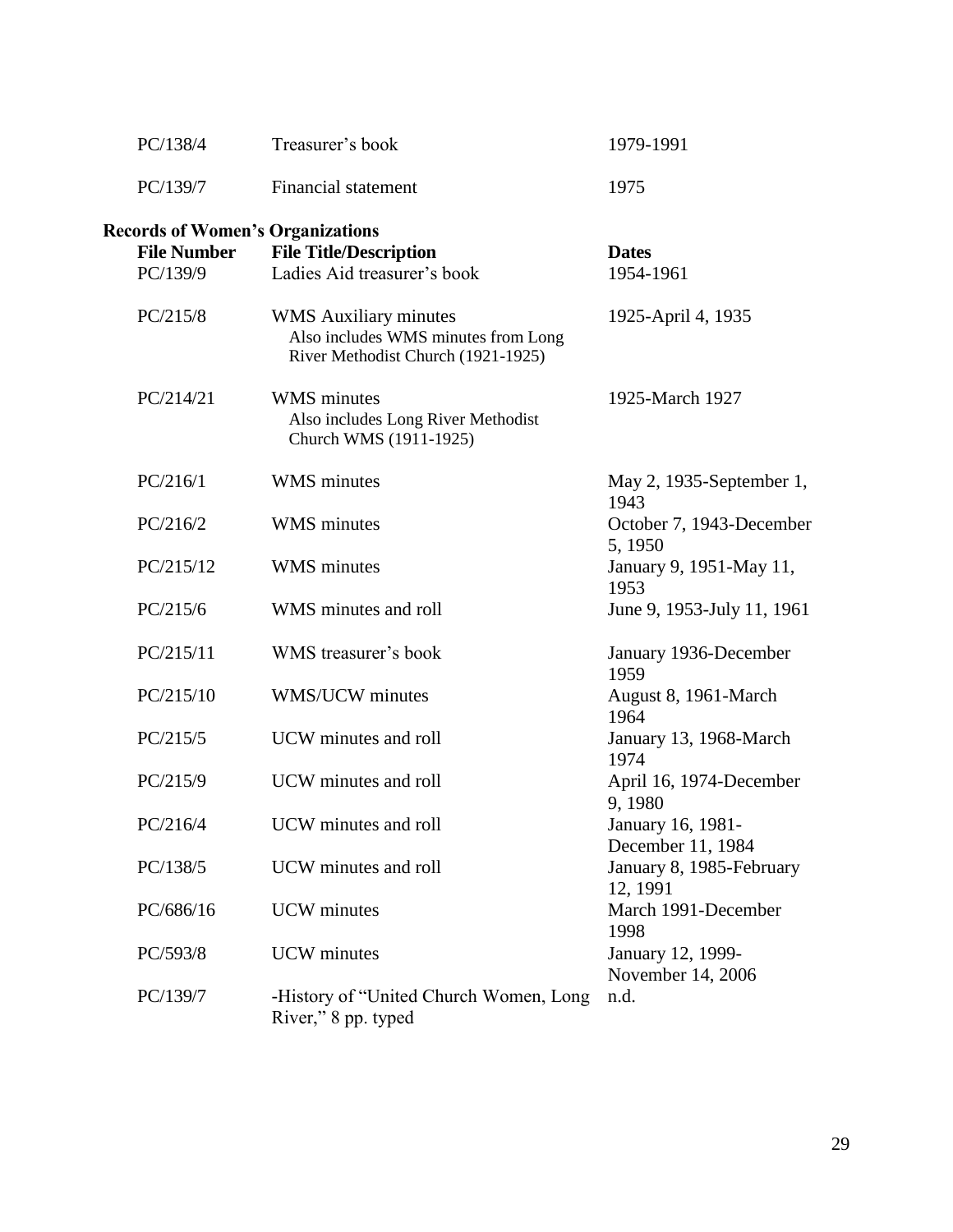| <b>Orders of Service</b><br><b>File Number</b><br>PC/139/7 | <b>File Title/Description</b><br>-Order of service for $50th$ anniversary<br>(September 10, 1978)<br>-Order of service for $60th$ anniversary<br>(June 12, 1988)                                                                                                                                                                                                                                                                                                                                                                                             | <b>Dates</b><br>1978; 1988 |
|------------------------------------------------------------|--------------------------------------------------------------------------------------------------------------------------------------------------------------------------------------------------------------------------------------------------------------------------------------------------------------------------------------------------------------------------------------------------------------------------------------------------------------------------------------------------------------------------------------------------------------|----------------------------|
| PC/686/17                                                  | Order of service                                                                                                                                                                                                                                                                                                                                                                                                                                                                                                                                             | September 20, 1998         |
| <b>Church Histories</b><br><b>File Number</b><br>PC/119/6  | <b>File Title/Description</b><br>Long River United Church:<br>-Letter to Charles MacKay from George<br>W. Irvine re. invitation to the dedication<br>service of the new church (October 15,<br>1928)<br>-Greetings from Rev. Edwin Smith to<br>members of Long River United Church on<br>occasion of dedication of church (October<br>1928)<br>-Letter from Arthur G. Reynolds,<br>Archivist-Historian of The United Church<br>of Canada Central Archives, to Mr. G.A.<br>Leard, re. possible location of Long River<br>United Church records (May 11, 1962) | <b>Dates</b>               |
| PC/139/7                                                   | -Official Opening and Dedication<br>compiled by Arthur P. Johnston<br>Photocopy of Long River congregational<br>meeting minutes (1926-1927) and history<br>of Long River United Church after church<br>union                                                                                                                                                                                                                                                                                                                                                 | n.d.                       |
| PC/686/17                                                  | -Newspaper clipping: "Long River<br>Celebrates 70 <sup>th</sup> Anniversary" (September<br>1998)<br>-History: "The Long River Churches:<br>Presbyterian (1874-1967) and United<br>$(1928-2011)$ "                                                                                                                                                                                                                                                                                                                                                            |                            |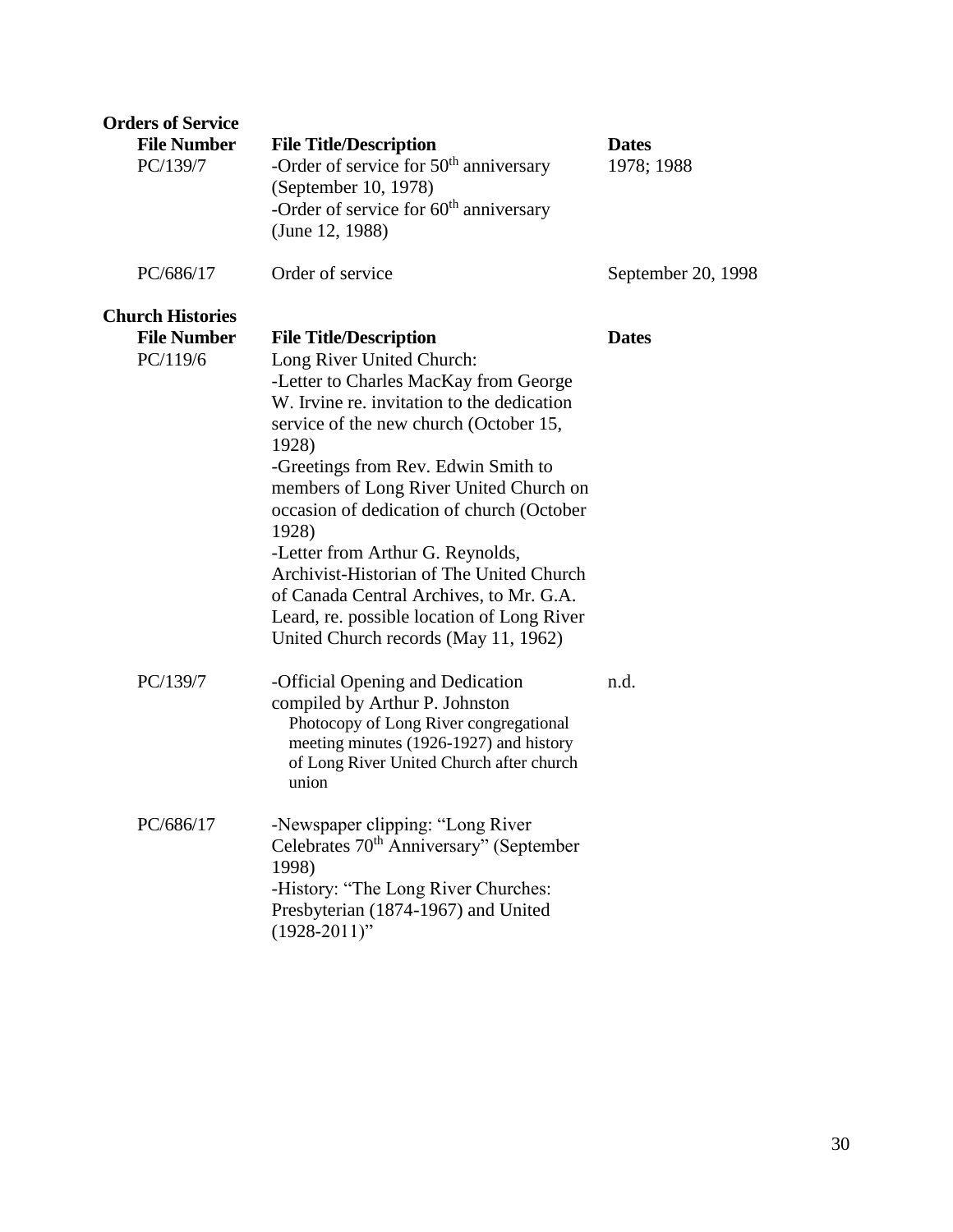<span id="page-30-0"></span>**Reference Number:** PC/612/7 **Title:** New London United Church records **Dates:** 1951-2011 **Extent:** 18.5 cm of textual records

**Administrative History:** The United Church members in New London became part of Margate Pastoral Charge in 1944. The congregation held services in the local community hall until a new building was dedicated on May 17, 1953. In 2012, the congregations of Margate, Long River, and New London amalgamated to form Southwest United Church in Margate.

**Scope and Content:** Sous-fonds consists of minutes, orders of service, and a scrapbook from New London United Church. Sous-fonds is composed of the following series:

Records of Congregation Records of Women's Organizations Orders of Service Church Histories

**Note: Source of supplied title proper:** Title based on contents of sous-fonds

#### **File List:**

#### **Records of Congregation**

| <b>File Number</b> | <b>File Title/Description</b>  | <b>Dates</b>                         |
|--------------------|--------------------------------|--------------------------------------|
| PC/136/11          | Congregational meeting minutes | January 16, 1975-January<br>19, 1992 |
| PC/136/12          | Congregational meeting minutes | January 17, 1993-June 23,<br>2010    |

#### **Records of Women's Organizations**

| <b>File Number</b><br>PC/136/14 | <b>File Title/Description</b><br>UCW minutes and roll | <b>Dates</b><br>January 8, 1962-April 1964 |
|---------------------------------|-------------------------------------------------------|--------------------------------------------|
| PC/136/15                       | UCW minutes and roll                                  | May 1964-November 1973                     |
| PC/136/16                       | UCW minutes and roll                                  | December 13, 1973-<br>October 5, 1983      |
| PC/137/1                        | UCW minutes and roll                                  | November 1, 1983-October<br>4, 1990        |
| PC/137/2                        | UCW minutes and roll                                  | November 1, 1990-June 3,<br>1999           |
| PC/137/3                        | UCW minutes and roll                                  | September 9, 1999-October<br>6, 2005       |
| PC/137/4                        | UCW minutes and roll                                  | November 3, 2005-<br>September 9, 2011     |
| PC/136/13                       | UCW treasurer's book                                  | 1962-1973                                  |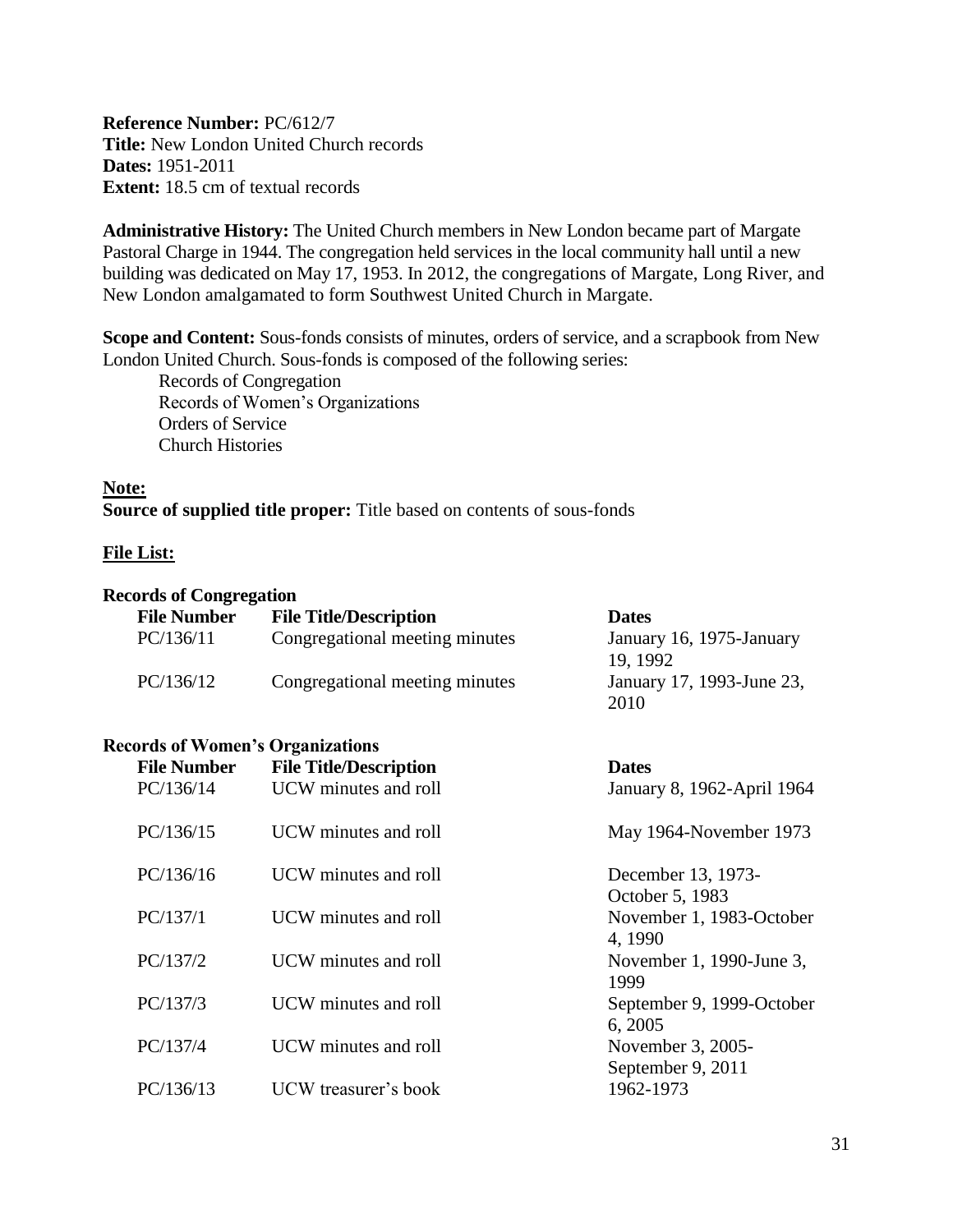| PC/137/5                 | UCW treasurer's book                                                                                                                                                                                                   | 1993-2010          |
|--------------------------|------------------------------------------------------------------------------------------------------------------------------------------------------------------------------------------------------------------------|--------------------|
| <b>Orders of Service</b> |                                                                                                                                                                                                                        |                    |
| <b>File Number</b>       | <b>File Title/Description</b>                                                                                                                                                                                          | <b>Dates</b>       |
| PC/137/6                 | -Order of service for dedication (May 17,<br>1953)<br>-Order of service for $20th$ anniversary of<br>present building (May 20, 1973)<br>-Order of service for $30th$ anniversary of<br>present building (May 15, 1983) | 1953; 1973; 1983   |
| PC/483/21                | Order of service for $50th$ anniversary<br>service<br>Includes history of church                                                                                                                                       | September 10, 1978 |
| <b>Church Histories</b>  |                                                                                                                                                                                                                        |                    |
| <b>File Number</b>       | <b>File Title/Description</b>                                                                                                                                                                                          | <b>Dates</b>       |
| PC/137/7                 | Scrapbook                                                                                                                                                                                                              | 1951-1975          |

 Includes history, newspaper clippings, orders of service, and list of ministers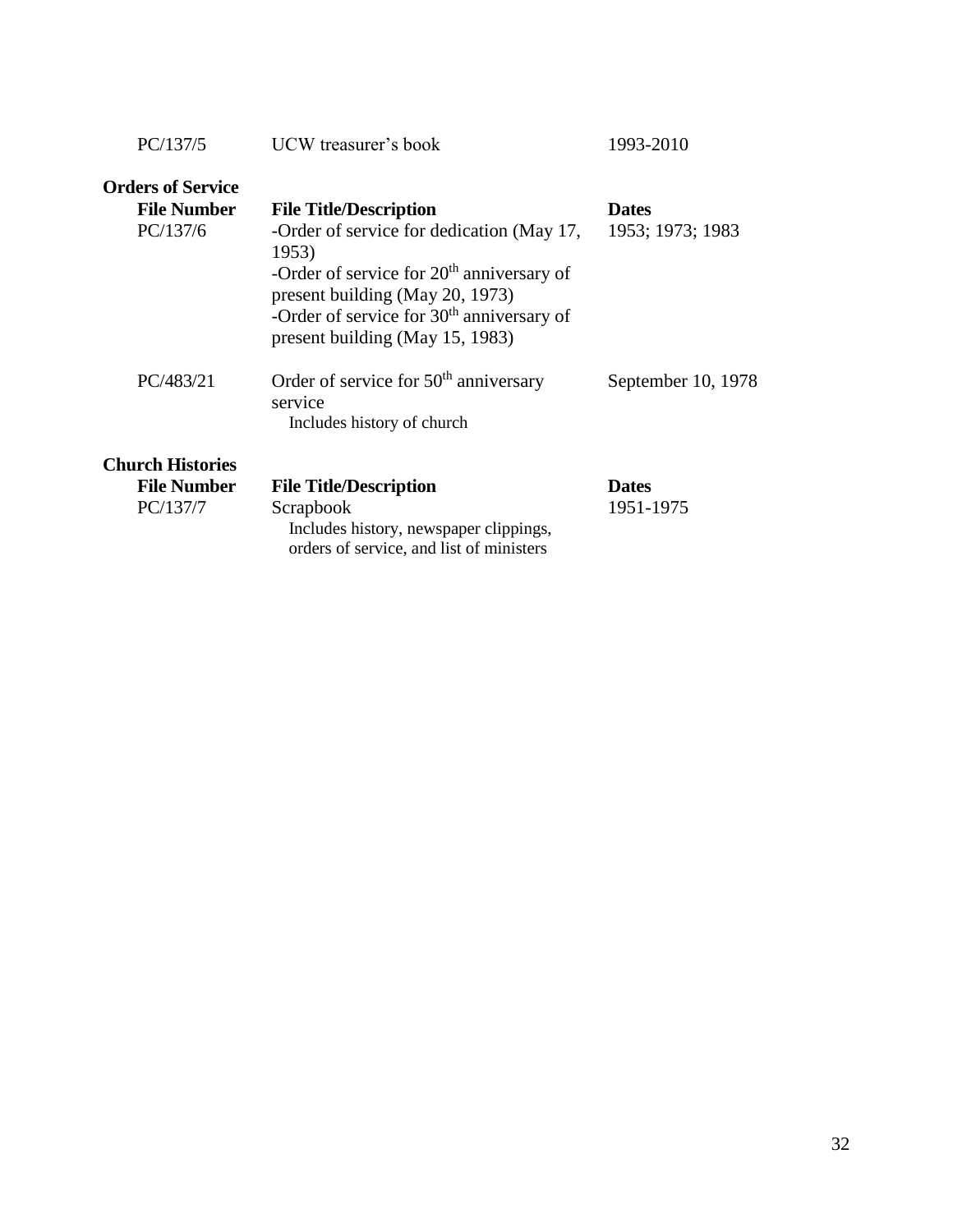<span id="page-32-0"></span>**Reference Number:** PC/612/8 **Title:** Clinton United Church records **Dates:** 1944-1961 **Extent:** 6 cm of textual records

**Administrative History:** In 1925, the Presbyterian church in Clifton became Clifton United Church as part of the Margate Pastoral Charge. The church was closed in 1944 although there was still a Women's Missionary Society group and a Mission Band meeting in Clinton and after 1962 a United Church Women group.

**Scope and Content:** Sous-fonds consists of minutes from Clinton United Church. Sous-fonds is composed of the following series:

Records of Women's Organizations Records of Youth Groups

## **Note:**

**Source of supplied title proper:** Title based on contents of sous-fonds

#### **File List:**

#### **Records of Women's Organizations**

| <b>File Number</b> | <b>File Title/Description</b>                               | <b>Dates</b>                        |
|--------------------|-------------------------------------------------------------|-------------------------------------|
| PC/138/6           | Clinton WMS minutes and roll                                | August 4, 1944-April 1,<br>1954     |
| PC/138/7           | Clinton WMS minutes and roll                                | May 6, 1954-March 1,<br>1956        |
| PC/138/8           | Clinton WMS minutes and roll                                | April 5, 1956-December 5,<br>1957   |
| PC/138/9           | Clinton WMS minutes and roll                                | January 2, 1959-December<br>3, 1959 |
| PC/138/10          | Clinton WMS minutes and roll                                | January 6, 1961-December<br>5, 1961 |
| PC/138/11          | Margate and Clinton Women's<br>Association minutes and roll | October 18, 1956-May 21,<br>1959    |

#### **Records of Youth Organizations**

| <b>File Number</b> | <b>File Title/Description</b>         | <b>Dates</b>                          |
|--------------------|---------------------------------------|---------------------------------------|
| PC/122/9           | Workers Mission Band minutes and roll | September 9, 1926-October<br>19, 1934 |
| PC/122/10          | Workers Mission Band minutes and roll | January 31, 1942-<br>December 7, 1944 |
| PC/122/11          | Workers Mission Band minutes and roll | January 6, 1956-December<br>5, 1958   |
| PC/122/12          | Workers Mission Band minutes and roll | January 4, 1959-November<br>5, 1961   |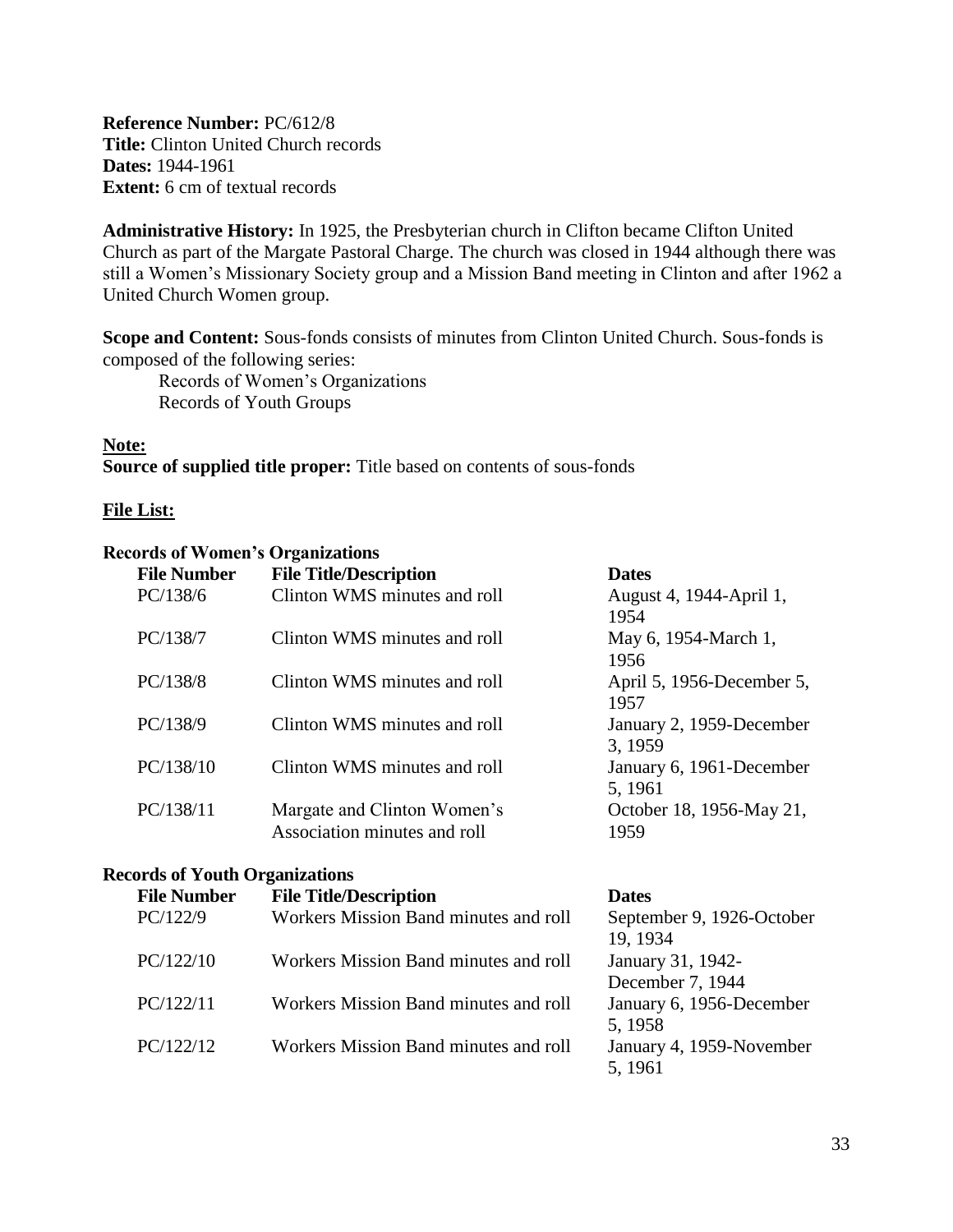#### **History of Long River Presbyterian Church**

<span id="page-33-0"></span>Long River Presbyterian work began with a visit by the Rev. James McGregor in 1786, but a church was not built until 1874. Long River became part of the Kensington Pastoral Charge in 1905. Between 1916 and 1918 New London South (St. John's) united with Long River and Geddie Memorial. Upon the formation of The United Church of Canada in 1925, the Presbyterian church in Long River became Long River United Church.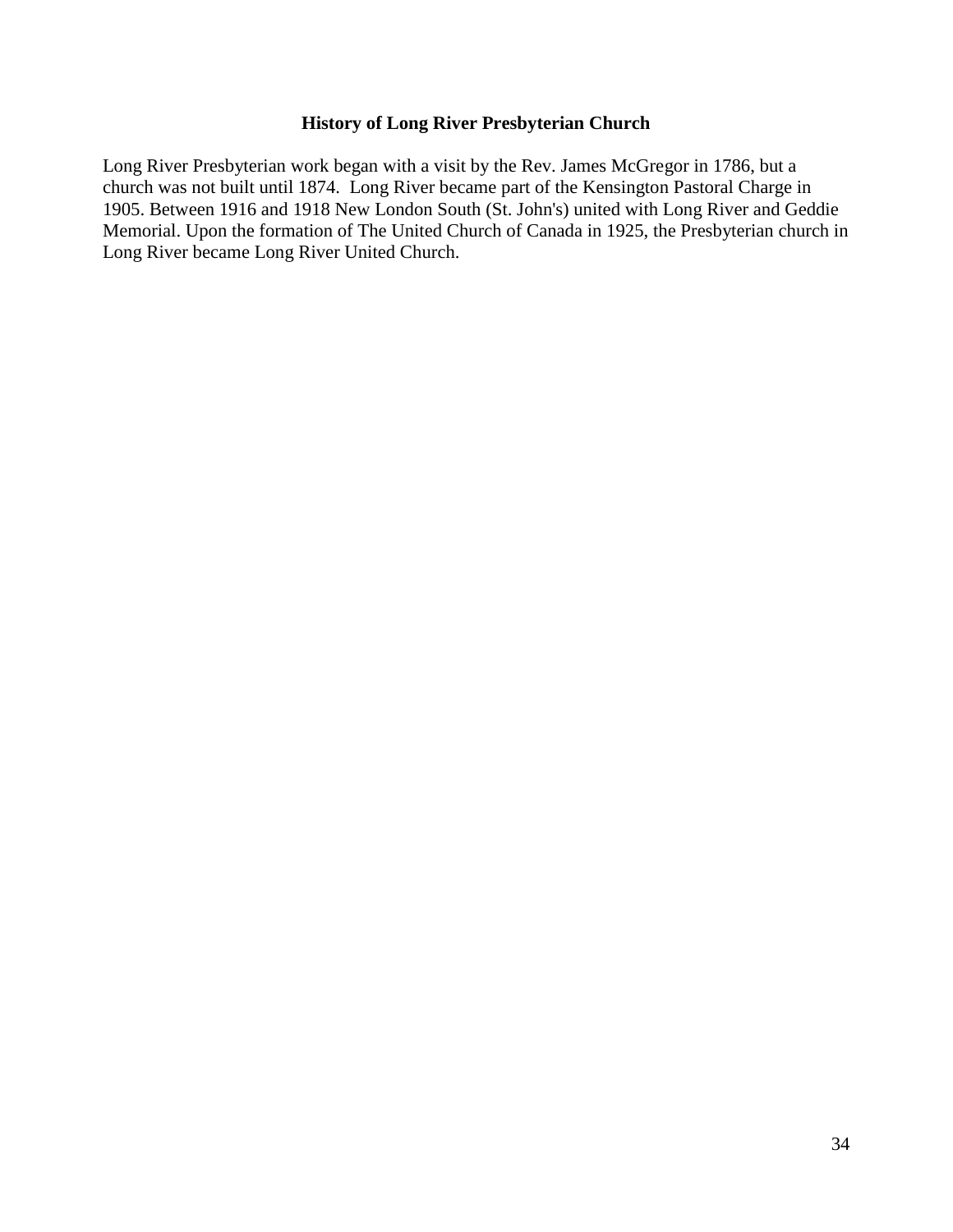#### **Ministers of Margate Methodist Circuit**

<span id="page-34-0"></span>1858-1860: B.J. Johnson 1861: Rev. S.J. Coffin 1862-1863: H.S. Sprague 1864-1865: E. Evans 1866-1868: W.W. Colpitts 1869: W. Ryan 1870-1871: R. Tweedy 1872: J. Bigney 1873-1874: A.E. LePage 1875-1876: H.J. Clarke 1877-1879: E. Slackford Assisted in 1878 by Rev. W. Wass Assisted in 1879 by Rev. J.W. Wadman 1880-1882: W. Maggs Assisted by Rev. T. Pierce in 1880 Assisted by Rev. J.J.W. Tait in 1881 1883-1885: H.R. Baker 1886-1888: C.W. Hamilton 1889: E.C. Turner 1890-1895: R. Opie 1896-1898: F.A. Wightman 1899-1901: W.A. Thomson 1902: J. Dystant 1903-1905: H.S. Young 1906-1909: J.B. Gough 1910-1911: W.E. Johnson 1912-1915: George Morris 1916-1918: G.A. Sellar 1919-1921: J.A. Ives 1922-1925: George Ayers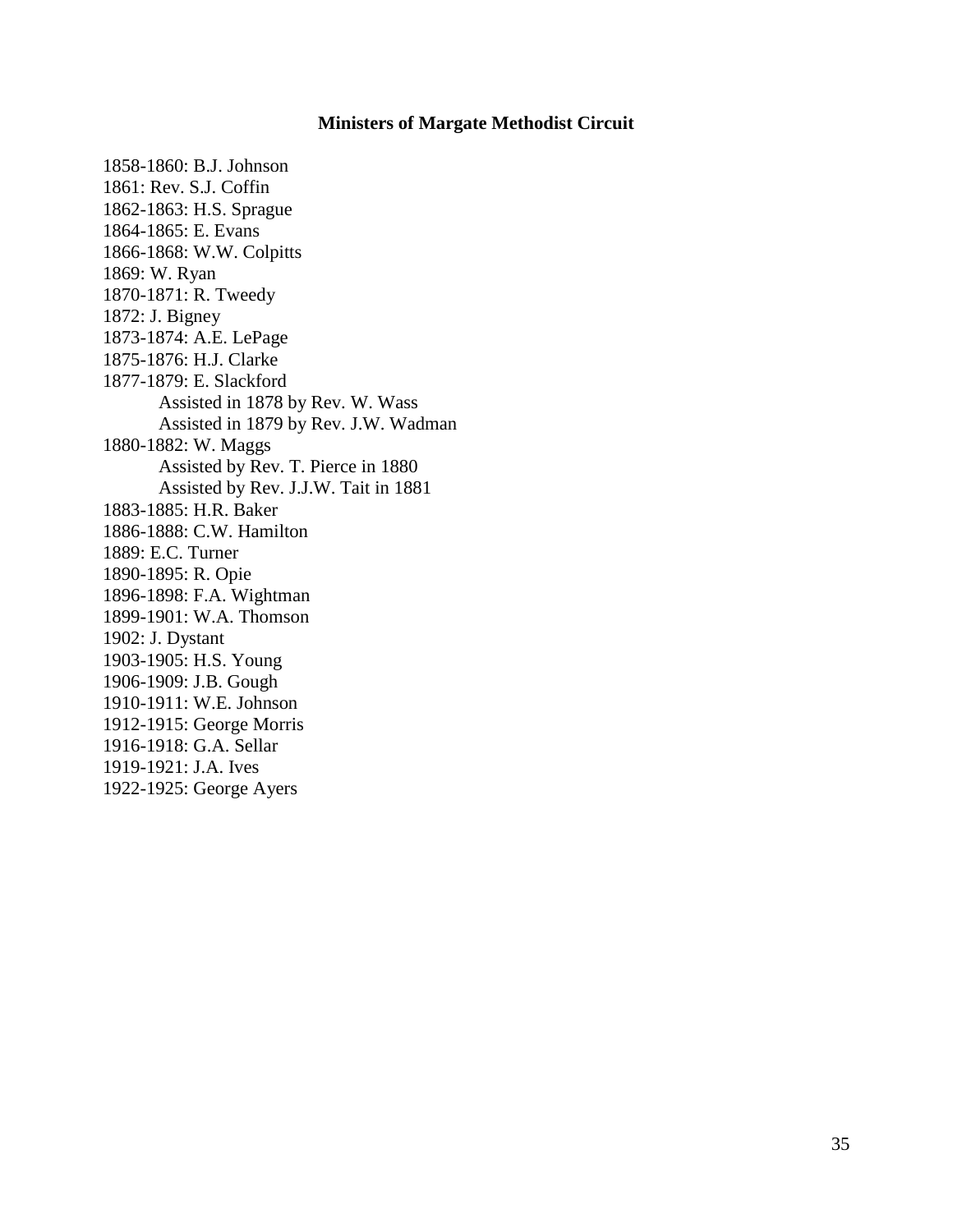### **Ministers of Margate Pastoral Charge**

1925-1930: George Ayers 1930-1940: G.N. Somers 1941-1942: John Stirling 1943-1945: E.J.O. Fraser 1946-1949: G.S. Stevens 1950-1957: S.H. Haslam 1958-1962: W. Elliott 1963-1967: W.A. Paterson 1968-1973: James B. Millar 1974-1991: Chesley A. Boutilier 1992-2003: Elaine Palmer-Harding 2004: ---- 2005-2014: Anne Dalziel Singer 2014-2015: ---- 2015-: Pix Butt